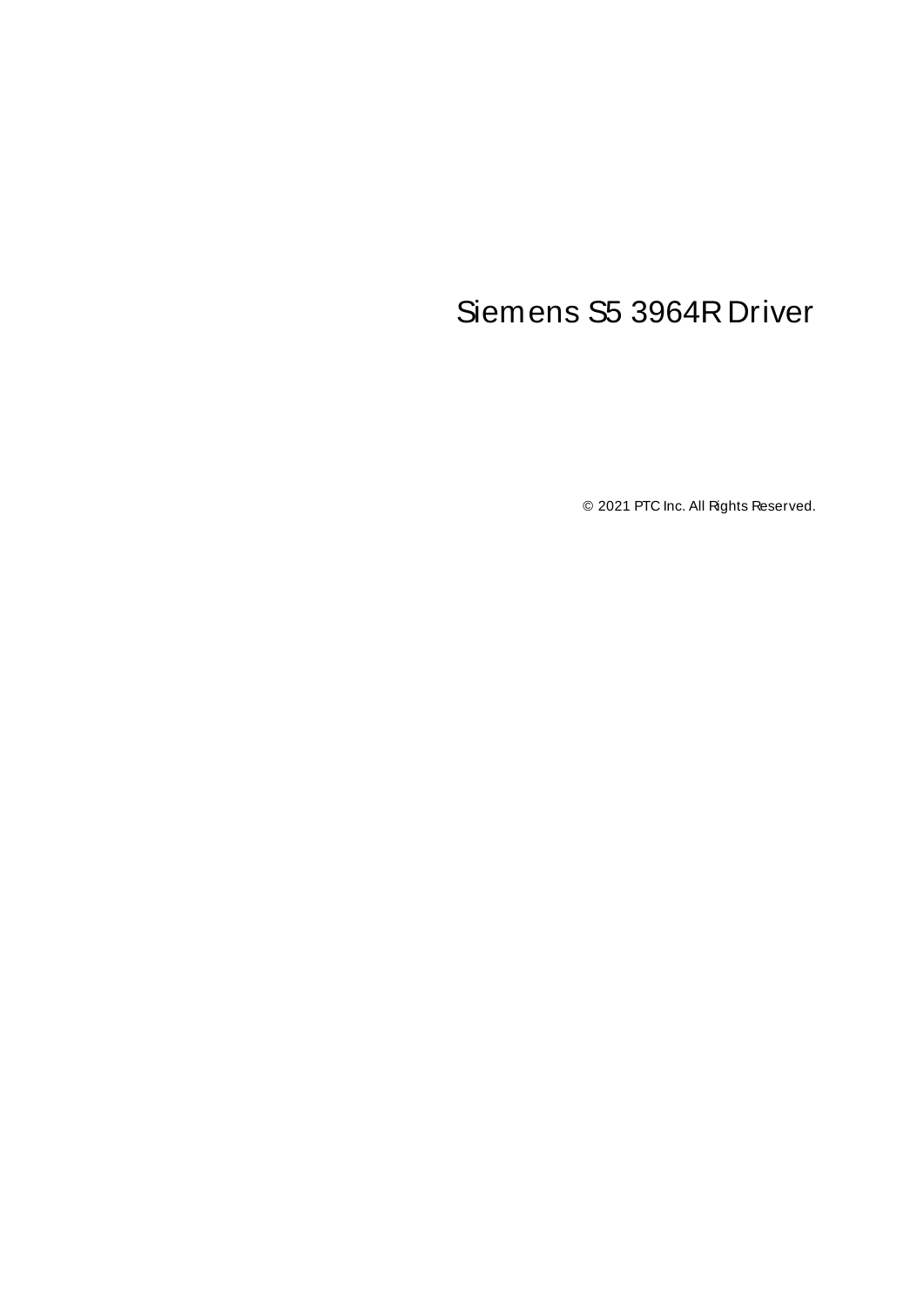# <span id="page-1-0"></span>Table of Contents

| Read request returned error code.   Tag address = ' <address>', Error code = <hex> (<decimal>). 22</decimal></hex></address>  |  |
|-------------------------------------------------------------------------------------------------------------------------------|--|
| Write request returned error code.   Tag address = ' <address>', Error code = <hex> (<decimal>). 22</decimal></hex></address> |  |
| Bad block. The block has been deactivated.   Starting address = ' <address>', Block size = <count></count></address>          |  |
|                                                                                                                               |  |
|                                                                                                                               |  |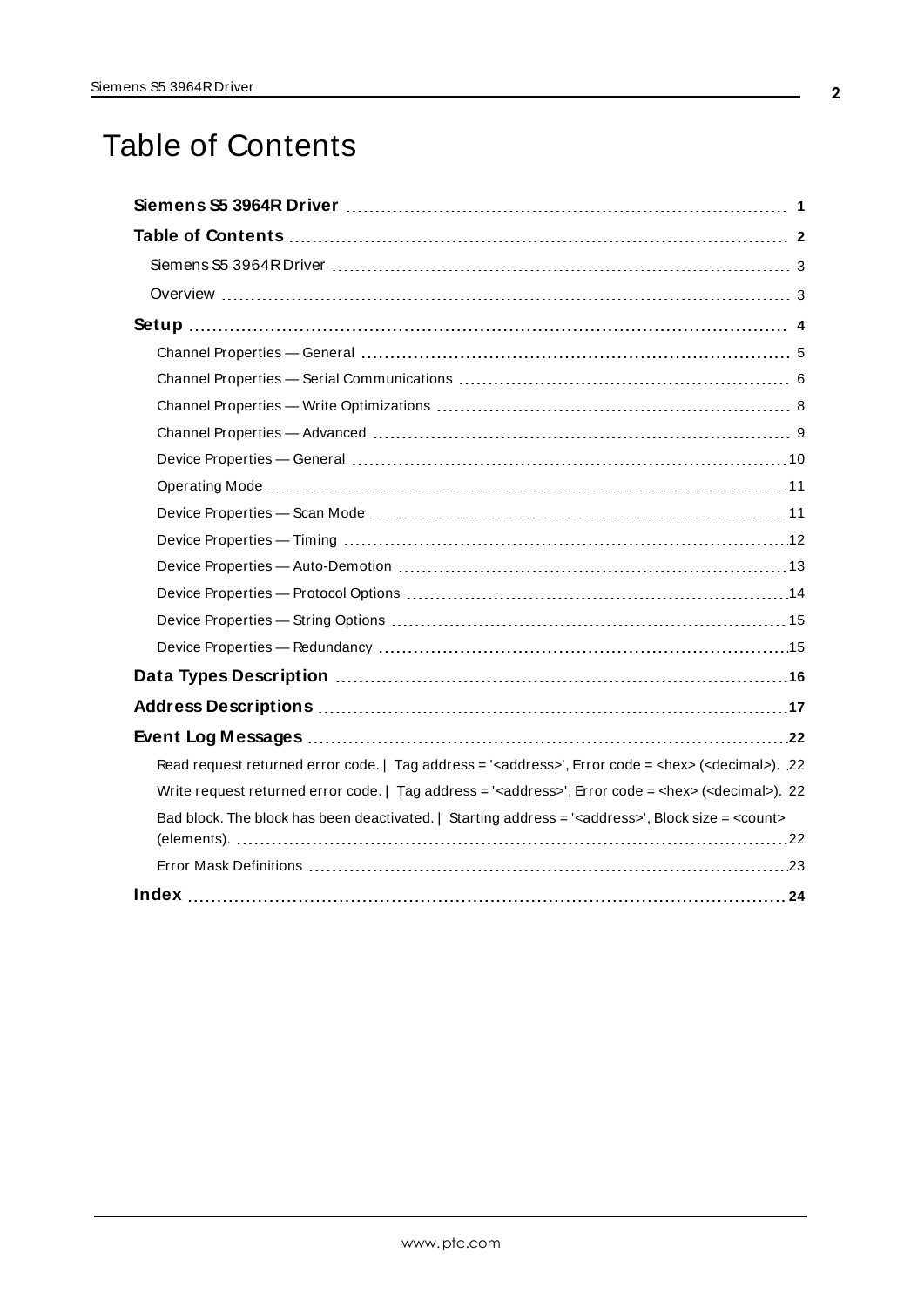## <span id="page-2-0"></span>**Siemens S5 3964R Driver**

Help version 1.034

#### **CONTENTS**

**[Overview](#page-2-1)**

What is the Siemens S5 3964RDriver?

**[Setup](#page-3-0)**

How do I configure a device for use with this driver?

#### **Data Types [Description](#page-15-0)**

What data types does this driver support?

#### **Address [Descriptions](#page-16-0)**

How do I address a data location on a Siemens S5 (3964R) device?

#### **Event Log [M essages](#page-21-1)**

<span id="page-2-1"></span>What are the messages for the Siemens S5 3964RDriver?

## **Overview**

The Siemens S5 3964RDriver provides a reliable way to connect Siemens S5 (3964R) devices to OPC Client applications, including HMI, SCADA, Historian, MES, ERP, and countless custom applications. It is intended for use with Siemens S5 PLCs communicating via a communications processor card (such as the CP544) configured to use the 3964R. It can also be used with 3964 protocols and the RK512 computer link. Multiple CPU systems are supported.

**Note:** This driver is not designed to respond to unsolicited data from the PLC.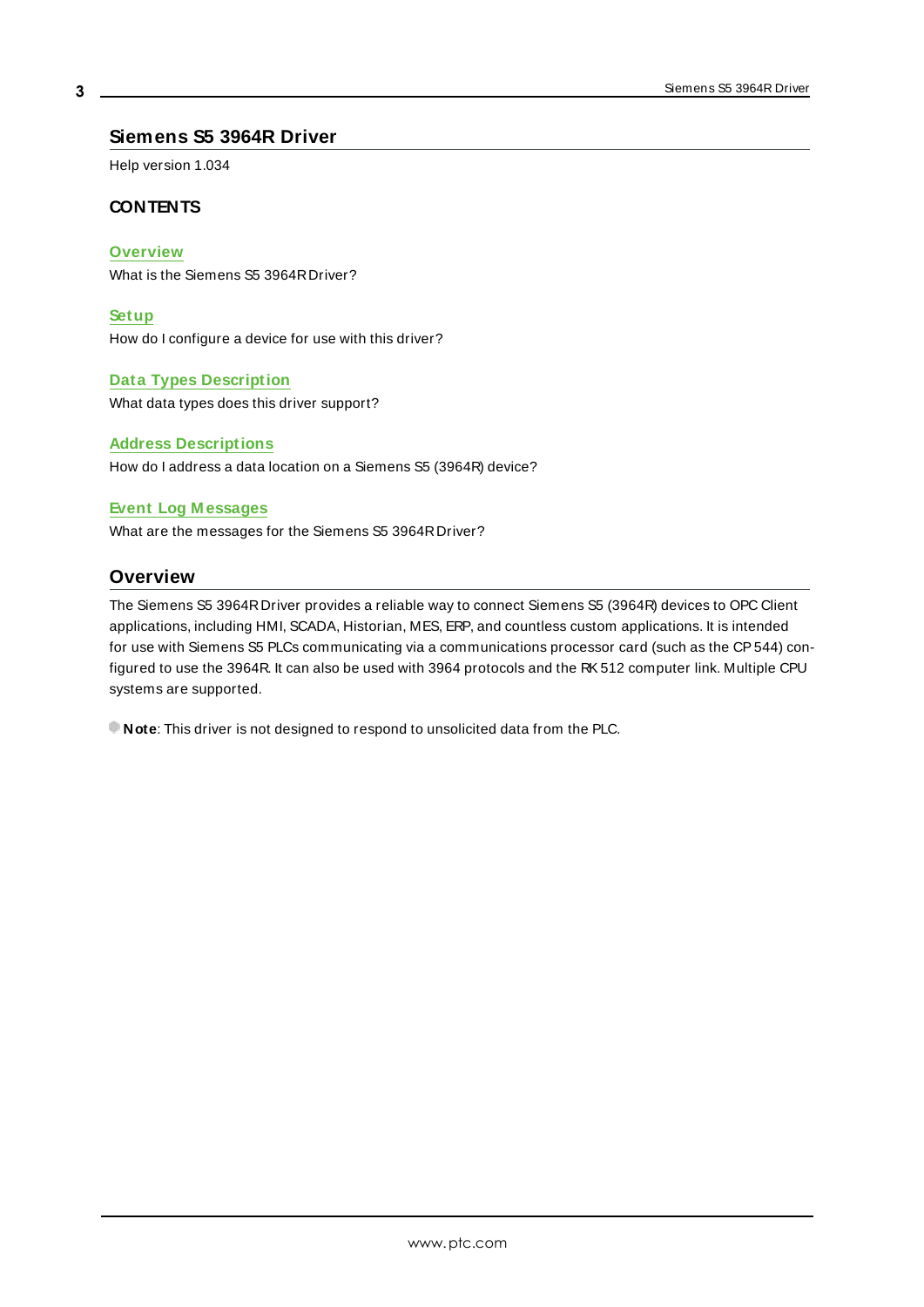### <span id="page-3-7"></span><span id="page-3-0"></span>**Setup**

#### **Supported Devices**

<span id="page-3-3"></span>Any device that supports 3964 or 3964Rprotocol and uses the RK512 computer link program.

#### **Communication Protocols**

3964R 3964 **Note:** The 3964 variant is identical to 3964R, except it does not use a Byte Check Character (BCC).

### <span id="page-3-2"></span>**Supported Communication Parameters**

Values depend on the communications processor card used and its configuration. The following values are typical settings:

<span id="page-3-6"></span><span id="page-3-5"></span><span id="page-3-4"></span><span id="page-3-1"></span>Baud: 300 to 19200 Parity: Even Data Bits: 8 Stop Bits: 1

#### **Channel and Device Limits**

The maximum number of channels supported by this driver is 100. The maximum number of devices supported by this driver is 30 per channel.

#### **Device Configuration**

<span id="page-3-8"></span>The device must be configured to operate in Siemens server mode with low priority partner.

#### **Unsolicited Messages**

This driver accepts and acknowledges unsolicited messages from the PLC, but does not use them. For optimum driver performance, unsolicited messages are discouraged.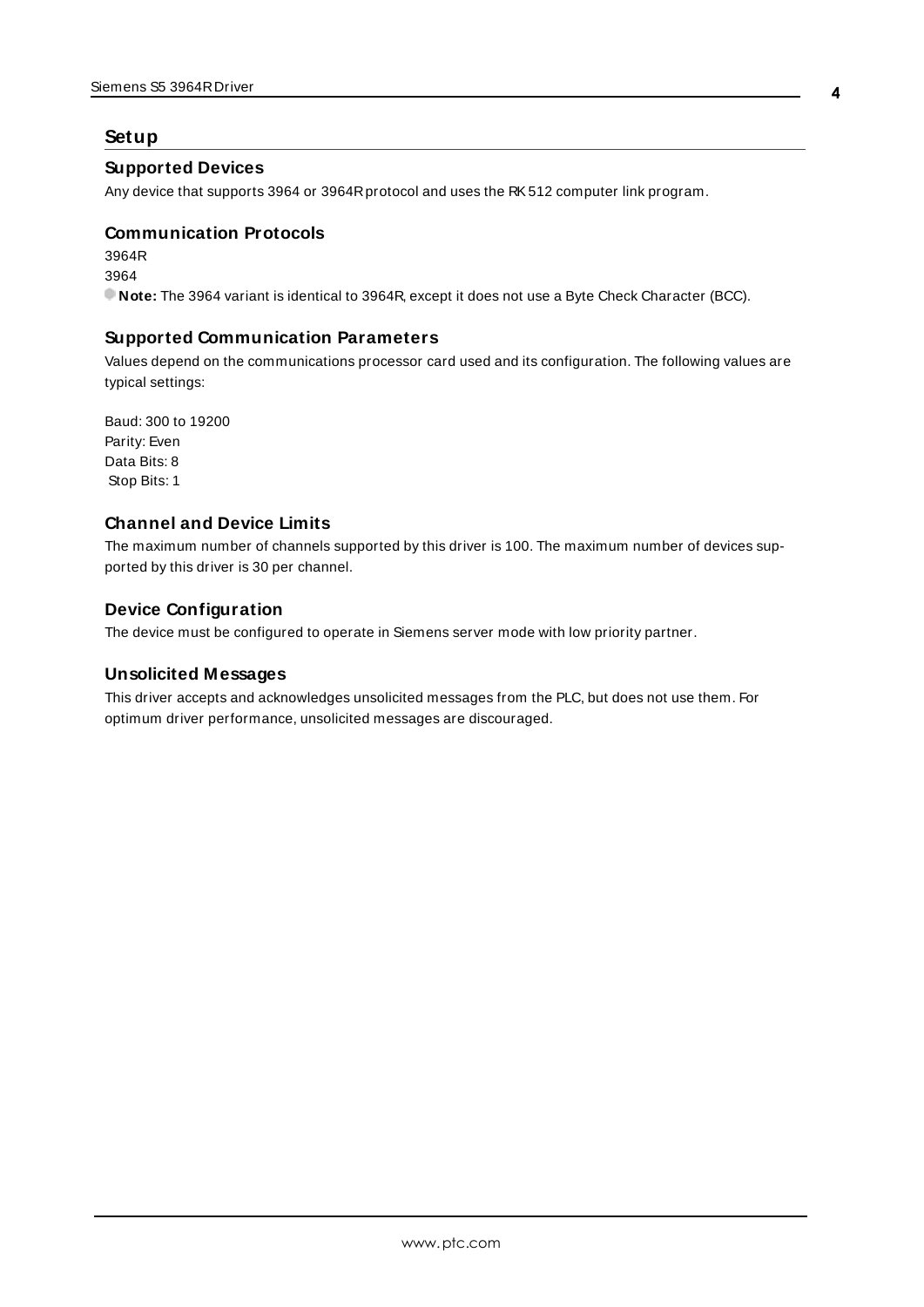## <span id="page-4-0"></span>**Channel Properties — General**

This server supports the use of multiple simultaneous communications drivers. Each protocol or driver used in a server project is called a channel. A server project may consist of many channels with the same communications driver or with unique communications drivers. A channel acts as the basic building block of an OPC link. This group is used to specify general channel properties, such as the identification attributes and operating mode.

| Property Groups                 | <b>Identification</b><br>$\overline{\phantom{a}}$ |                |
|---------------------------------|---------------------------------------------------|----------------|
| General                         | Name                                              |                |
|                                 | Description                                       |                |
| Write Optimizations<br>Advanced | Driver                                            |                |
|                                 | <b>Diagnostics</b><br>$\blacksquare$              |                |
|                                 | <b>Diagnostics Capture</b>                        | <b>Disable</b> |

#### **Identification**

**Name**: Specify the user-defined identity of this channel. In each server project, each channel name must be unique. Although names can be up to 256 characters, some client applications have a limited display window when browsing the OPC server's tag space. The channel name is part of the OPC browser information. The property is required for creating a channel.

For information on reserved characters, refer to "How To... Properly Name a Channel, Device, Tag, and Tag Group" in the server help.

**Description**: Specify user-defined information about this channel.

Many of these properties, including Description, have an associated system tag.

**Driver**: Specify the protocol / driver for this channel. This property specifies the device driver that was selected during channel creation. It is a disabled setting in the channel properties. The property is required for creating a channel.

**Note**: With the server's online full-time operation, these properties can be changed at any time. This includes changing the channel name to prevent clients from registering data with the server. If a client has already acquired an item from the server before the channel name is changed, the items are unaffected. If, after the channel name has been changed, the client application releases the item and attempts to reacquire using the old channel name, the item is not accepted. Changes to the properties should not be made once a large client application has been developed. Utilize proper user role and privilege management to prevent operators from changing properties or accessing server features.

#### **Diagnostics**

**Diagnostics Capture**: When enabled, this option makes the channel's diagnostic information available to OPC applications allows the usage of statistics tags that provide feedback to client applications regarding the operation of the channel. Because the server's diagnostic features require a minimal amount of overhead processing, it is recommended that they be utilized when needed and disabled when not. The default is disabled.

**Note:** This property is not available if the driver does not support diagnostics.

**• For more information, refer to "Communication Diagnostics" and "Statistics Tags" in the server help.**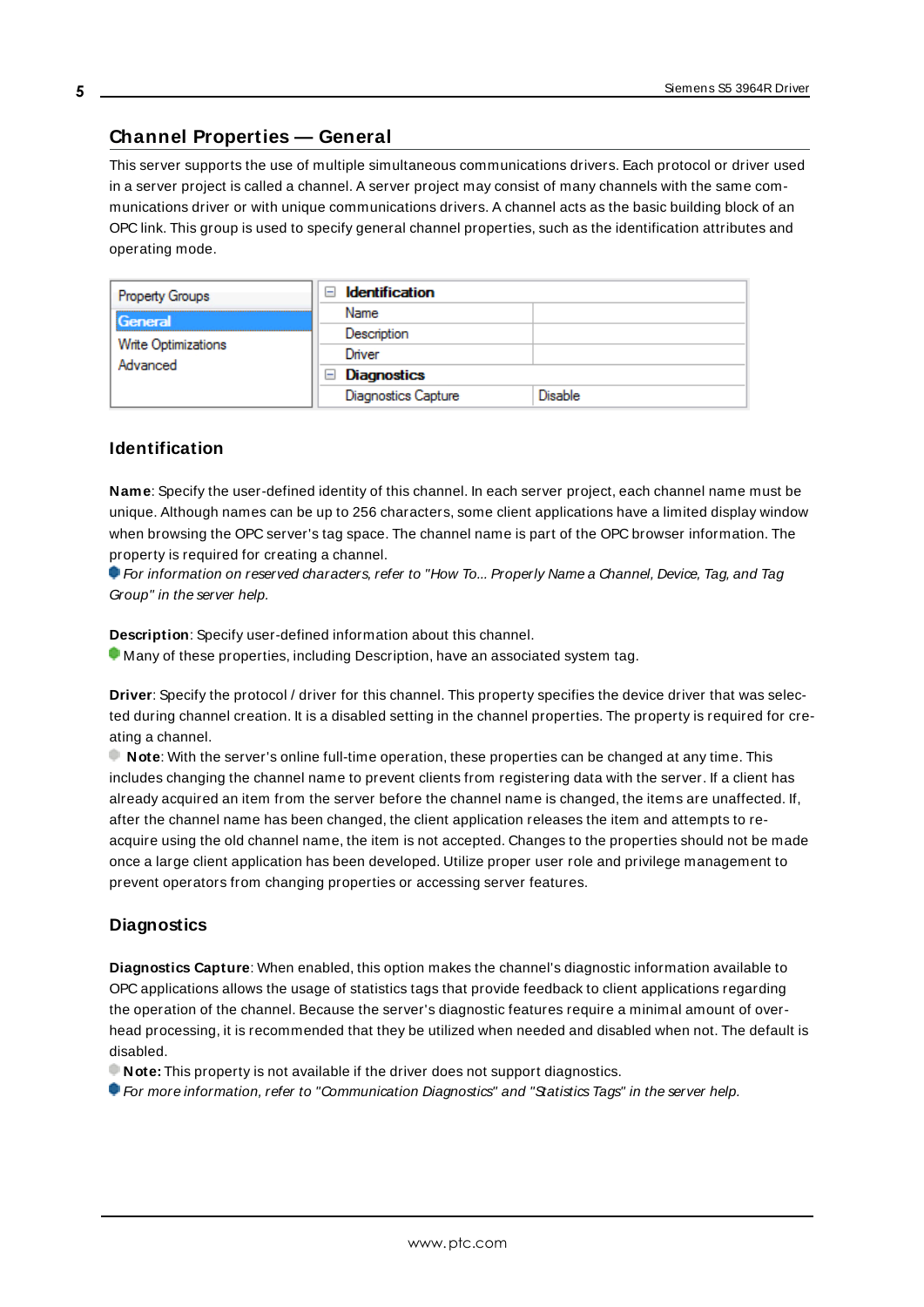## <span id="page-5-0"></span>**Channel Properties — Serial Communications**

Serial communication properties are available to serial drivers and vary depending on the driver, connection type, and options selected. Below is a superset of the possible properties. Click to jump to one of the sections: **[Connection](#page-5-1) Type**, **Serial Port [Settings](#page-5-2)** or **[Ethernet](#page-6-0) Settings**, and **[Operational](#page-6-1) Behavior**.

**Note**: With the server's online full-time operation, these properties can be changed at any time. Utilize proper user role and privilege management to prevent operators from changing properties or accessing server features.

| Property Groups              | <b>Connection Type</b><br>$=$           |                   |
|------------------------------|-----------------------------------------|-------------------|
| General                      | <b>Physical Medium</b>                  | <b>COM Port</b>   |
| <b>Serial Communications</b> | <b>Serial Port Settings</b><br>$\equiv$ |                   |
| Write Optimizations          | COM ID                                  | 39                |
| Advanced                     | <b>Baud Rate</b>                        | 19200             |
|                              | Data Bits                               | 8                 |
|                              | Parity                                  | None              |
|                              | Stop Bits                               |                   |
|                              | <b>Flow Control</b>                     | <b>RTS Always</b> |
|                              | <b>Operational Behavior</b><br>$=$      |                   |
|                              | <b>Report Communication Errors</b>      | Enable            |
|                              | Close Idle Connection                   | Enable            |
|                              | Idle Time to Close (s)                  | 15                |

#### <span id="page-5-1"></span>**Connection Type**

**Physical Medium**: Choose the type of hardware device for data communications. Options include COM Port, None, Modem, and Ethernet Encapsulation. The default is COM Port.

- <sup>l</sup> **None**: Select None to indicate there is no physical connection, which displays the **[Operation](#page-7-1) with no [Communications](#page-7-1)** section.
- <sup>l</sup> **COM Port**: Select Com Port to display and configure the **Serial Port [Settings](#page-5-2)** section.
- **Modem**: Select Modem if phone lines are used for communications, which are configured in the **Modem [Settings](#page-7-2)** section.
- **Ethernet Encap.**: Select if Ethernet Encapsulation is used for communications, which displays the **[Ethernet](#page-6-0) Settings** section.
- **Shared**: Verify the connection is correctly identified as sharing the current configuration with another channel. This is a read-only property.

#### <span id="page-5-2"></span>**Serial Port Settings**

**COM ID**: Specify the Communications ID to be used when communicating with devices assigned to the channel. The valid range is 1 to 9991 to 16. The default is 1.

**Baud Rate**: Specify the baud rate to be used to configure the selected communications port.

**Data Bits**: Specify the number of data bits per data word. Options include 5, 6, 7, or 8.

**Parity**: Specify the type of parity for the data. Options include Odd, Even, or None.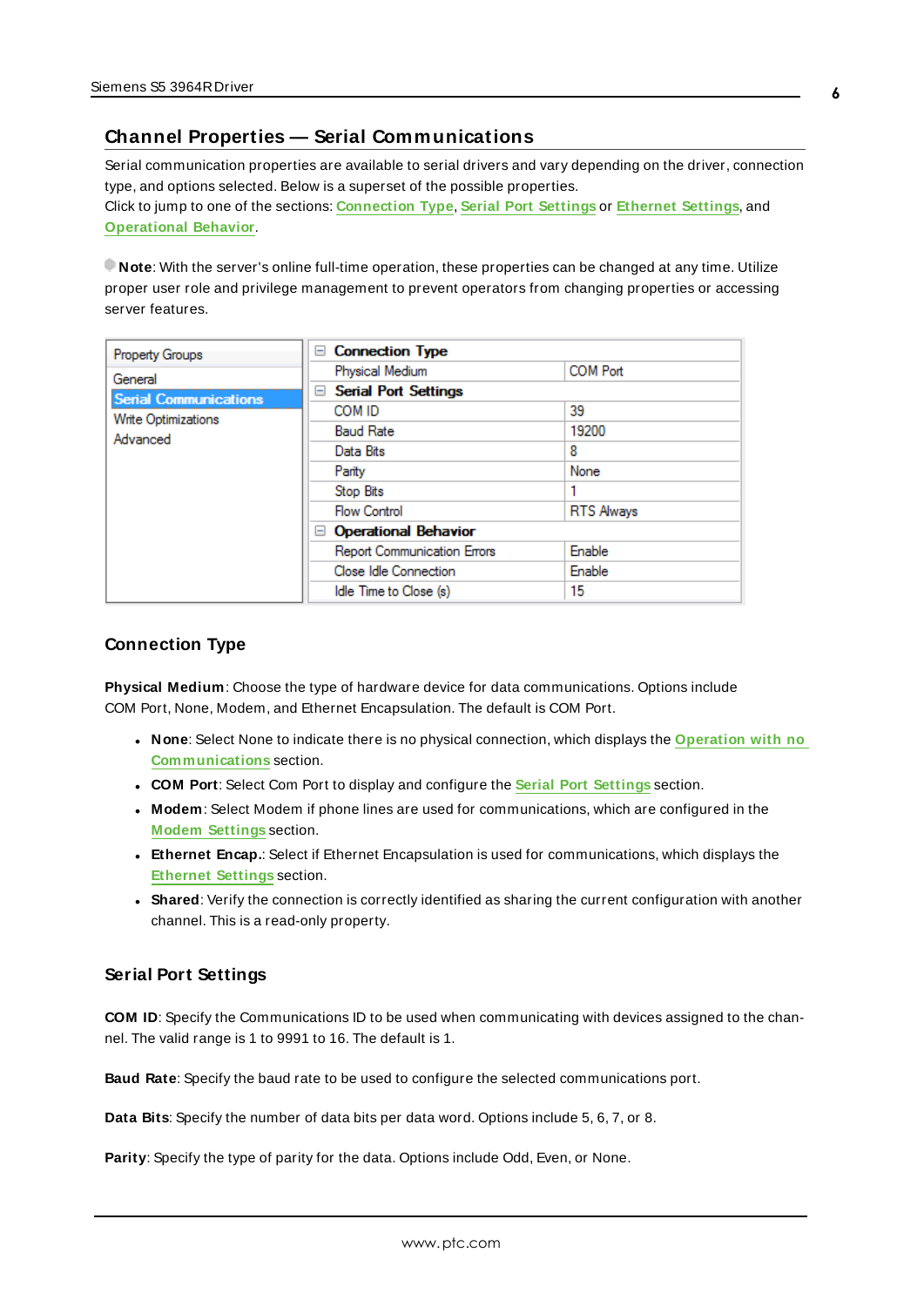**Stop Bits**: Specify the number of stop bits per data word. Options include 1 or 2.

**Flow Control**: Select how the RTSand DTRcontrol lines are utilized. Flow control is required to communicate with some serial devices. Options are:

- **None**: This option does not toggle or assert control lines.
- **DTR:** This option asserts the DTR line when the communications port is opened and remains on.
- **RTS:** This option specifies that the RTS line is high if bytes are available for transmission. After all buffered bytes have been sent, the RTSline is low. This is normally used with RS232/RS485 converter hardware.
- **RTS, DTR:** This option is a combination of DTR and RTS.
- <sup>l</sup> **RTS Always**: This option asserts the RTSline when the communication port is opened and remains on.
- <sup>l</sup> **RTS Manual**: This option asserts the RTSline based on the timing properties entered for RTSLine Control. It is only available when the driver supports manual RTSline control (or when the properties are shared and at least one of the channels belongs to a driver that provides this support). RTS Manual adds an **RTS Line Control** property with options as follows:
	- **Raise**: This property specifies the amount of time that the RTS line is raised prior to data transmission. The valid range is 0 to 9999 milliseconds. The default is 10 milliseconds.
	- **Drop**: This property specifies the amount of time that the RTS line remains high after data transmission. The valid range is 0 to 9999 milliseconds. The default is 10 milliseconds.
	- **Poll Delay**: This property specifies the amount of time that polling for communications is delayed. The valid range is 0 to 9999. The default is 10 milliseconds.

**Tip**: When using two-wire RS-485, "echoes" may occur on the communication lines. Since this communication does not support echo suppression, it is recommended that echoes be disabled or a RS-485 converter be used.

## <span id="page-6-1"></span>**Operational Behavior**

- <sup>l</sup> **Report Communication Errors**: Enable or disable reporting of low-level communications errors. When enabled, low-level errors are posted to the Event Log as they occur. When disabled, these same errors are not posted even though normal request failures are. The default is Enable.
- <sup>l</sup> **Close Idle Connection**: Choose to close the connection when there are no longer any tags being referenced by a client on the channel. The default is Enable.
- <sup>l</sup> **Idle Time to Close**: Specify the amount of time that the server waits once all tags have been removed before closing the COM port. The default is 15 seconds.

#### <span id="page-6-0"></span>**Ethernet Settings**

**Note**: Not all serial drivers support Ethernet Encapsulation. If this group does not appear, the functionality is not supported.

Ethernet Encapsulation provides communication with serial devices connected to terminal servers on the Ethernet network. A terminal server is essentially a virtual serial port that converts TCP/IP messages on the Ethernet network to serial data. Once the message has been converted, users can connect standard devices that support serial communications to the terminal server. The terminal server's serial port must be properly configured to match the requirements of the serial device to which it is attached. For more information, refer to "Using Ethernet Encapsulation" in the server help.

**· Network Adapter**: Indicate a network adapter to bind for Ethernet devices in this channel. Choose a network adapter to bind to or allow the OSto select the default.

**7**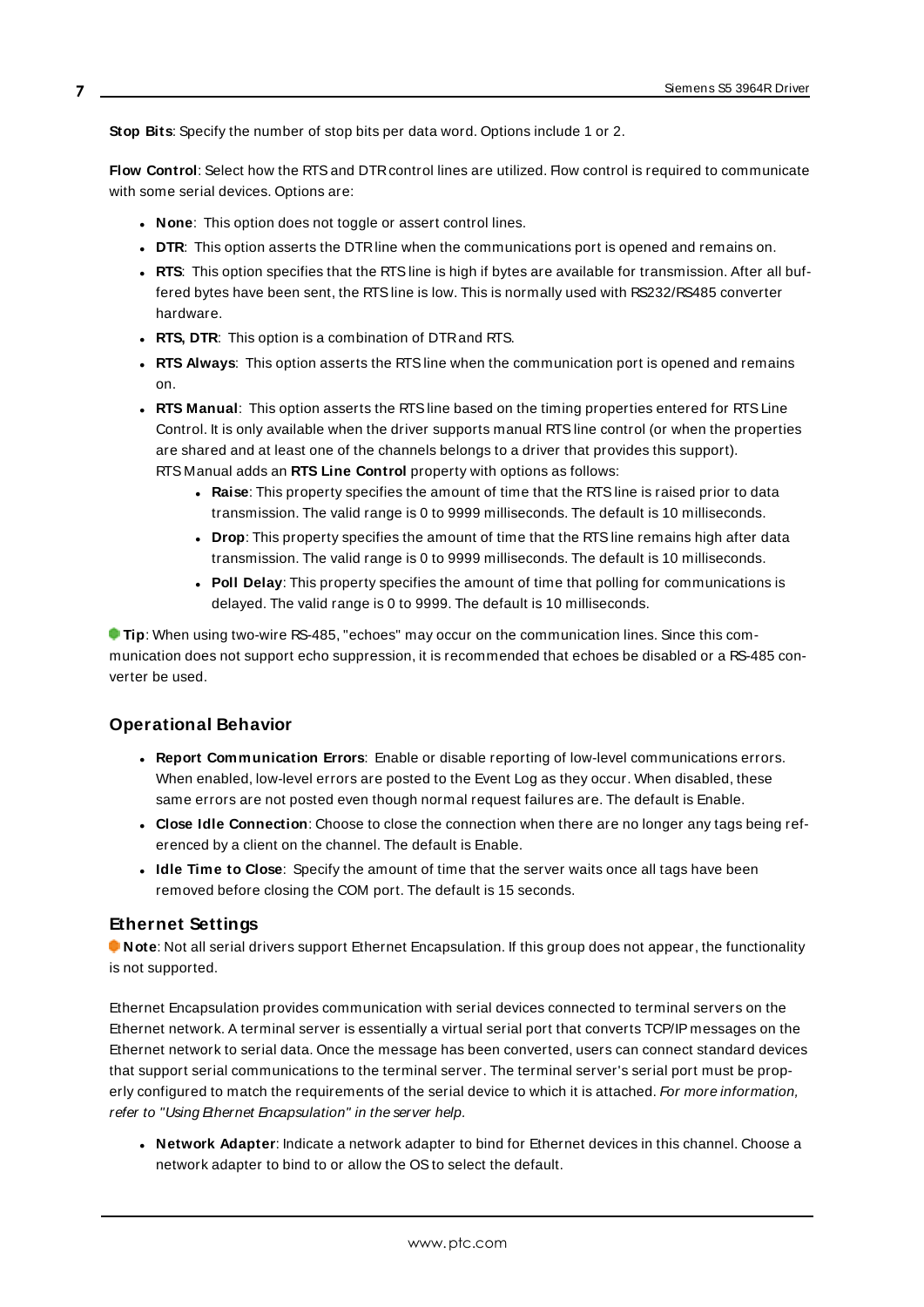Specific drivers may display additional Ethernet Encapsulation properties. For more information, refer to **Channel Properties — Ethernet Encapsulation**.

#### <span id="page-7-2"></span>**Modem Settings**

- **Modem**: Specify the installed modem to be used for communications.
- **Connect Timeout**: Specify the amount of time to wait for connections to be established before failing a read or write. The default is 60 seconds.
- <sup>l</sup> **Modem Properties**: Configure the modem hardware. When clicked, it opens vendor-specific modem properties.
- **Auto-Dial**: Enables the automatic dialing of entries in the Phonebook. The default is Disable. For more information, refer to "Modem Auto-Dial" in the server help.
- <sup>l</sup> **Report Communication Errors**: Enable or disable reporting of low-level communications errors. When enabled, low-level errors are posted to the Event Log as they occur. When disabled, these same errors are not posted even though normal request failures are. The default is Enable.
- **Close Idle Connection**: Choose to close the modem connection when there are no longer any tags being referenced by a client on the channel. The default is Enable.
- <sup>l</sup> **Idle Time to Close**: Specify the amount of time that the server waits once all tags have been removed before closing the modem connection. The default is 15 seconds.

#### <span id="page-7-1"></span>**Operation with no Communications**

**Read Processing**: Select the action to be taken when an explicit device read is requested. Options include Ignore and Fail. Ignore does nothing; Fail provides the client with an update that indicates failure. The default setting is Ignore.

## <span id="page-7-0"></span>**Channel Properties — Write Optimizations**

The server must ensure that the data written from the client application gets to the device on time. Given this goal, the server provides optimization properties to meet specific needs or improve application responsiveness.

| <b>Property Groups</b>     | $\Box$ Write Optimizations |                                      |
|----------------------------|----------------------------|--------------------------------------|
| General                    | <b>Optimization Method</b> | Write Only Latest Value for All Tags |
|                            | Duty Cycle                 |                                      |
| <b>Write Optimizations</b> |                            |                                      |

#### **Write Optimizations**

**Optimization Method**: Controls how write data is passed to the underlying communications driver. The options are:

- <sup>l</sup> **Write All Values for All Tags**: This option forces the server to attempt to write every value to the controller. In this mode, the server continues to gather write requests and add them to the server's internal write queue. The server processes the write queue and attempts to empty it by writing data to the device as quickly as possible. This mode ensures that everything written from the client applications is sent to the target device. This mode should be selected if the write operation order or the write item's content must uniquely be seen at the target device.
- <sup>l</sup> **Write Only Latest Value for Non-Boolean Tags**: Many consecutive writes to the same value can accumulate in the write queue due to the time required to actually send the data to the device. If the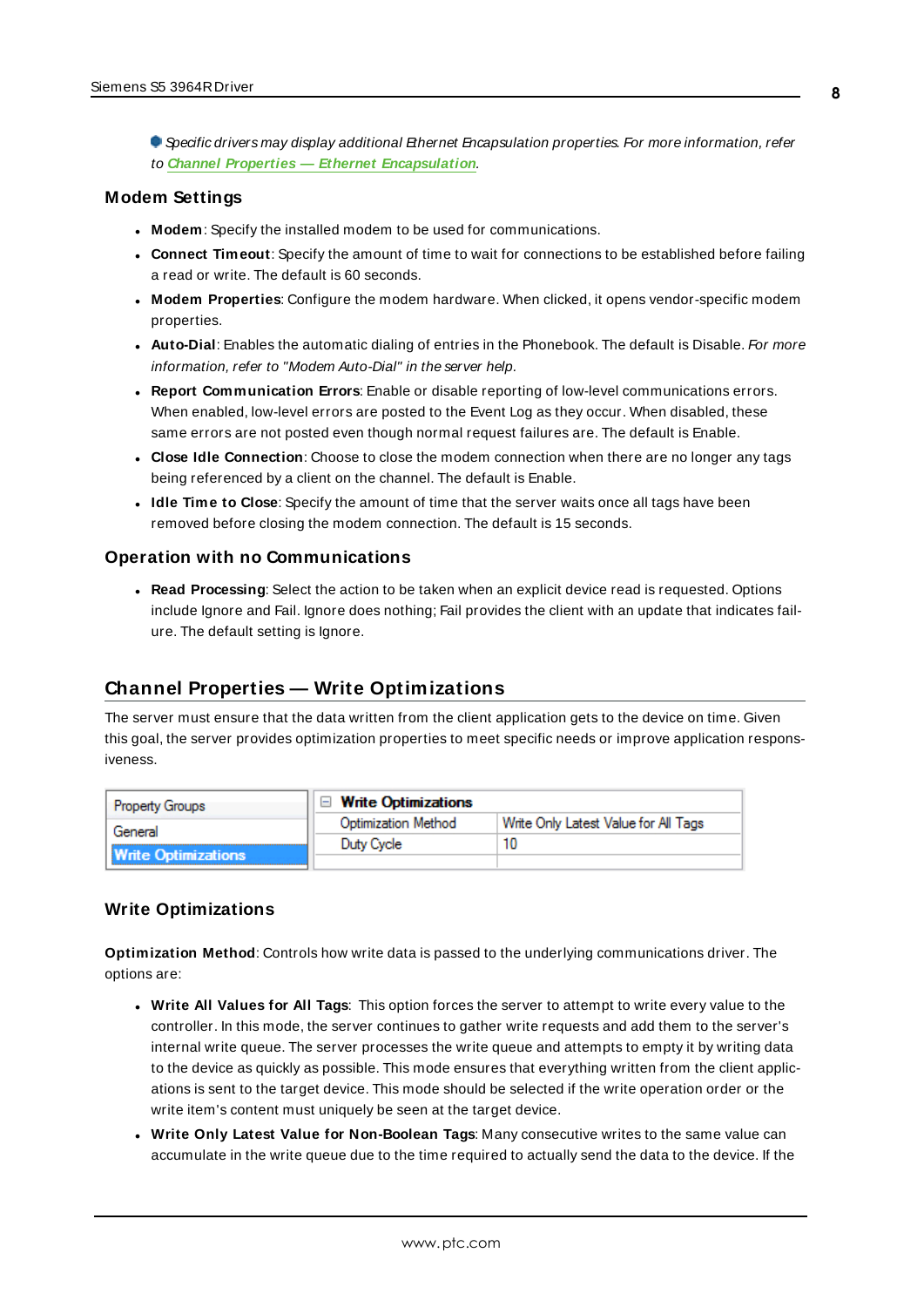server updates a write value that has already been placed in the write queue, far fewer writes are needed to reach the same final output value. In this way, no extra writes accumulate in the server's queue. When the user stops moving the slide switch, the value in the device is at the correct value at virtually the same time. As the mode states, any value that is not a Boolean value is updated in the server's internal write queue and sent to the device at the next possible opportunity. This can greatly improve the application performance.

**Note**: This option does not attempt to optimize writes to Boolean values. It allows users to optimize the operation of HMI data without causing problems with Boolean operations, such as a momentary push button.

<sup>l</sup> **Write Only Latest Value for All Tags**: This option takes the theory behind the second optimization mode and applies it to all tags. It is especially useful if the application only needs to send the latest value to the device. This mode optimizes all writes by updating the tags currently in the write queue before they are sent. This is the default mode.

**Duty Cycle**: is used to control the ratio of write to read operations. The ratio is always based on one read for every one to ten writes. The duty cycle is set to ten by default, meaning that ten writes occur for each read operation. Although the application is performing a large number of continuous writes, it must be ensured that read data is still given time to process. A setting of one results in one read operation for every write operation. If there are no write operations to perform, reads are processed continuously. This allows optimization for applications with continuous writes versus a more balanced back and forth data flow. **Note**: It is recommended that the application be characterized for compatibility with the write optimization enhancements before being used in a production environment.

## <span id="page-8-0"></span>**Channel Properties — Advanced**

This group is used to specify advanced channel properties. Not all drivers support all properties; so the Advanced group does not appear for those devices.

| <b>Property Groups</b>     | Non-Normalized Float Handling |                   |
|----------------------------|-------------------------------|-------------------|
| General                    | <b>Floating-Point Values</b>  | Replace with Zero |
| <b>Write Optimizations</b> | <b>Inter-Device Delay</b>     |                   |
| Advanced                   | Inter-Device Delay (ms)       |                   |
|                            |                               |                   |

**Non-Normalized Float Handling**: A non-normalized value is defined as Infinity, Not-a-Number (NaN), or as a Denormalized Number. The default is Replace with Zero. Drivers that have native float handling may default to Unmodified. Non-normalized float handling allows users to specify how a driver handles non-normalized IEEE-754 floating point data. Descriptions of the options are as follows:

- <sup>l</sup> **Replace with Zero**: This option allows a driver to replace non-normalized IEEE-754 floating point values with zero before being transferred to clients.
- <sup>l</sup> **Unmodified**: This option allows a driver to transfer IEEE-754 denormalized, normalized, non-number, and infinity values to clients without any conversion or changes.

**Note:** This property is not available if the driver does not support floating-point values or if it only supports the option that is displayed. According to the channel's float normalization setting, only real-time driver tags (such as values and arrays) are subject to float normalization. For example, EFM data is not affected by this setting.

For more information on the floating-point values, refer to "How To ... Work with Non-Normalized Floating-Point Values" in the server help.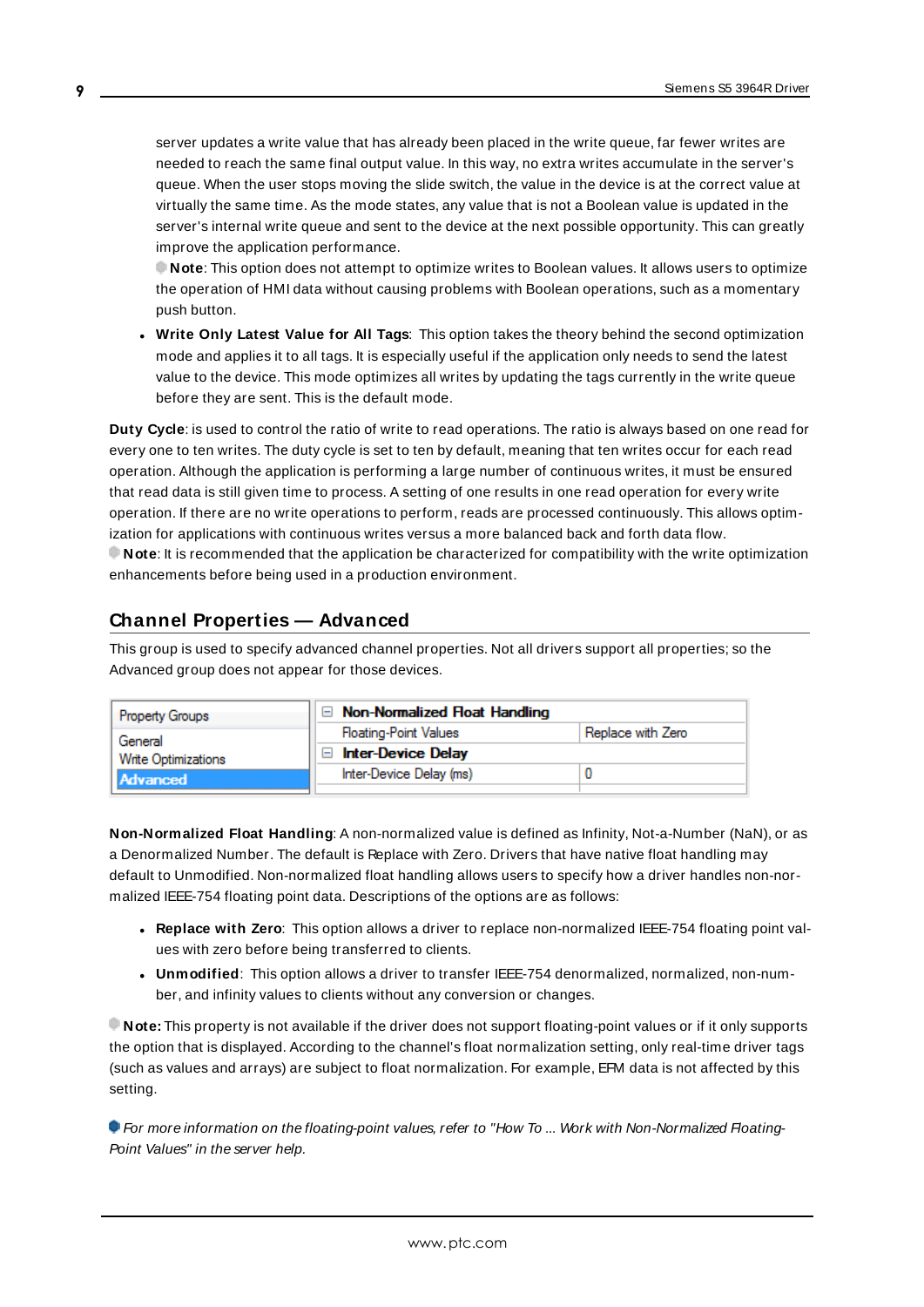**Inter-Device Delay**: Specify the amount of time the communications channel waits to send new requests to the next device after data is received from the current device on the same channel. Zero (0) disables the delay.

<span id="page-9-0"></span>**Note:** This property is not available for all drivers, models, and dependent settings.

## **Device Properties — General**

A device represents a single target on a communications channel. If the driver supports multiple controllers, users must enter a device ID for each controller.

| Property Groups | <b>Identification</b><br>$\equiv$ |         |
|-----------------|-----------------------------------|---------|
| General         | Name                              |         |
| Scan Mode       | Description                       |         |
|                 | Channel Assignment                |         |
|                 | Driver                            |         |
|                 | Model                             |         |
|                 | <b>ID</b> Format                  | Decimal |
|                 | ID                                | 2       |

#### <span id="page-9-4"></span>**Identification**

**Name**: Specify the name of the device. It is a logical user-defined name that can be up to 256 characters long and may be used on multiple channels.

**Note**: Although descriptive names are generally a good idea, some OPC client applications may have a limited display window when browsing the OPC server's tag space. The device name and channel name become part of the browse tree information as well. Within an OPC client, the combination of channel name and device name would appear as "ChannelName.DeviceName".

For more information, refer to "How To... Properly Name a Channel, Device, Tag, and Tag Group" in server help.

**Description**: Specify the user-defined information about this device.

<span id="page-9-1"></span>**Many of these properties, including Description, have an associated system tag.** 

<span id="page-9-2"></span>**Channel Assignment**: Specify the user-defined name of the channel to which this device currently belongs.

<span id="page-9-3"></span>**Driver**: Selected protocol driver for this device.

**Model**: Specify the type of device that is associated with this ID. The contents of the drop-down menu depend on the type of communications driver being used. Models that are not supported by a driver are disabled. If the communications driver supports multiple device models, the model selection can only be changed when there are no client applications connected to the device.

**Note:** If the communication driver supports multiple models, users should try to match the model selection to the physical device. If the device is not represented in the drop-down menu, select a model that conforms closest to the target device. Some drivers support a model selection called "Open," which allows users to communicate without knowing the specific details of the target device. For more information, refer to the driver help documentation.

**ID**: Specify the device's driver-specific station or node. The type of ID entered depends on the communications driver being used. For many communication drivers, the ID is a numeric value. Drivers that support a Numeric ID provide users with the option to enter a numeric value whose format can be changed to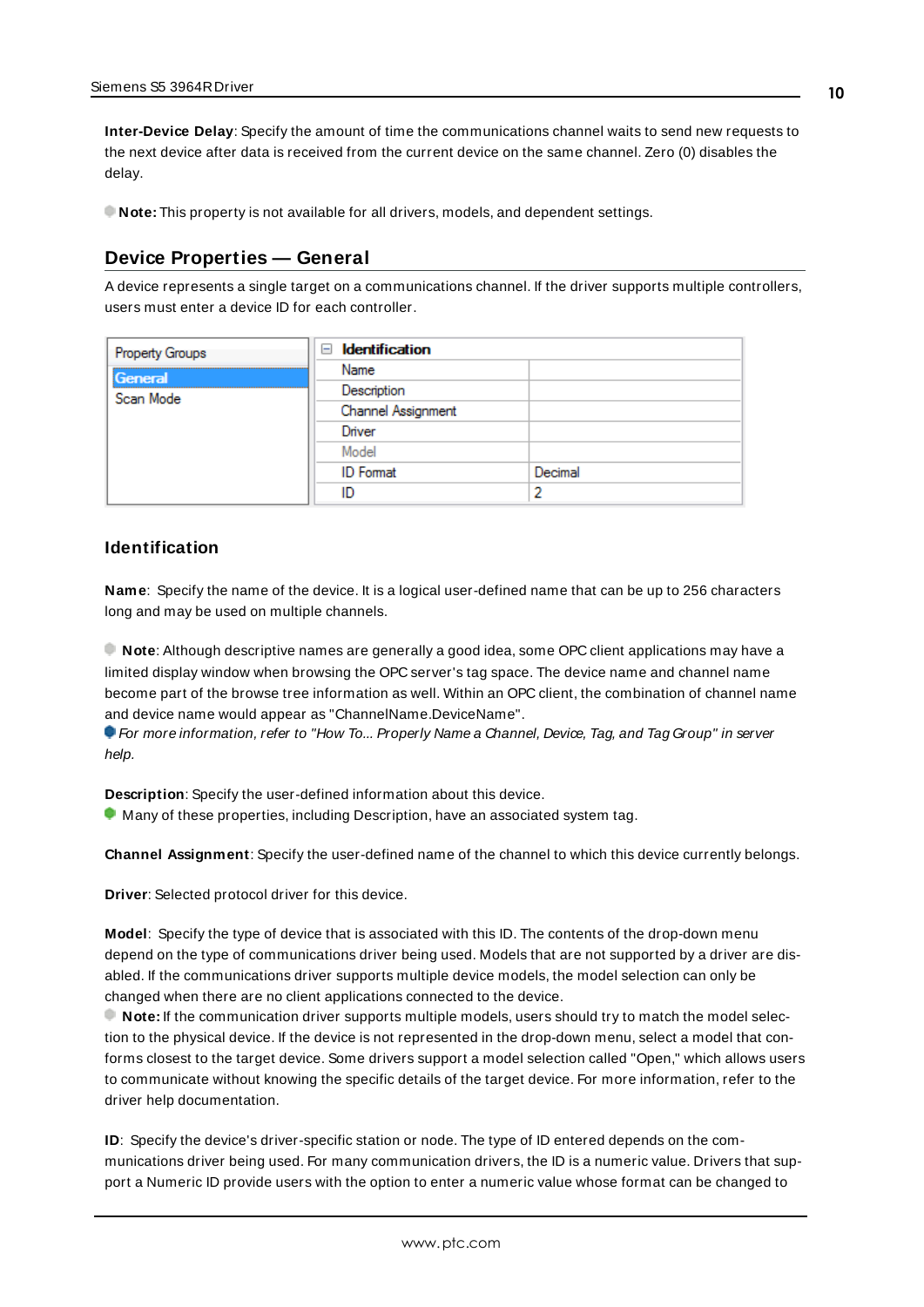<span id="page-10-3"></span>suit the needs of the application or the characteristics of the selected communications driver. The format is set by the driver by default. Options include Decimal, Octal, and Hexadecimal.

**Note**: If the driver is Ethernet-based or supports an unconventional station or node name, the device's TCP/IPaddress may be used as the device ID. TCP/IPaddresses consist of four values that are separated by periods, with each value in the range of 0 to 255. Some device IDs are string based. There may be additional properties to configure within the ID field, depending on the driver. For more information, refer to the driver's help documentation.

## <span id="page-10-0"></span>**Operating Mode**

| Property Groups | <b>Identification</b>         |        |
|-----------------|-------------------------------|--------|
| General         | <b>Operating Mode</b><br>$-1$ |        |
| Scan Mode       | Data Collection               | Enable |
|                 | Simulated                     | No     |

<span id="page-10-2"></span>**Data Collection**: This property controls the device's active state. Although device communications are enabled by default, this property can be used to disable a physical device. Communications are not attempted when a device is disabled. From a client standpoint, the data is marked as invalid and write operations are not accepted. This property can be changed at any time through this property or the device system tags.

<span id="page-10-5"></span>**Simulated**: Place the device into or out of Simulation Mode. In this mode, the driver does not attempt to communicate with the physical device, but the server continues to return valid OPC data. Simulated stops physical communications with the device, but allows OPC data to be returned to the OPC client as valid data. While in Simulation Mode, the server treats all device data as reflective: whatever is written to the simulated device is read back and each OPC item is treated individually. The item's memory map is based on the group Update Rate. The data is not saved if the server removes the item (such as when the server is reinitialized). The default is No.

**Notes:**

- 1. This System tag (\_Simulated) is read only and cannot be written to for runtime protection. The System tag allows this property to be monitored from the client.
- 2. In Simulation mode, the item's memory map is based on client update rate(s) (Group Update Rate for OPC clients or Scan Rate for native and DDEinterfaces). This means that two clients that reference the same item with different update rates return different data.

 Simulation Mode is for test and simulation purposes only. It should never be used in a production environment.

## <span id="page-10-1"></span>**Device Properties — Scan Mode**

The Scan Mode specifies the subscribed-client requested scan rate for tags that require device communications. Synchronous and asynchronous device reads and writes are processed as soon as possible; unaffected by the Scan Mode properties.

| <b>Property Groups</b> | Scan Mode                  |                                    |
|------------------------|----------------------------|------------------------------------|
| General                | Scan Mode                  | Respect Client-Specified Scan Rate |
| Scan Mode              | Initial Updates from Cache | Disable                            |
|                        |                            |                                    |

<span id="page-10-4"></span>**Scan Mode**: Specify how tags in the device are scanned for updates sent to subscribing clients. Descriptions of the options are: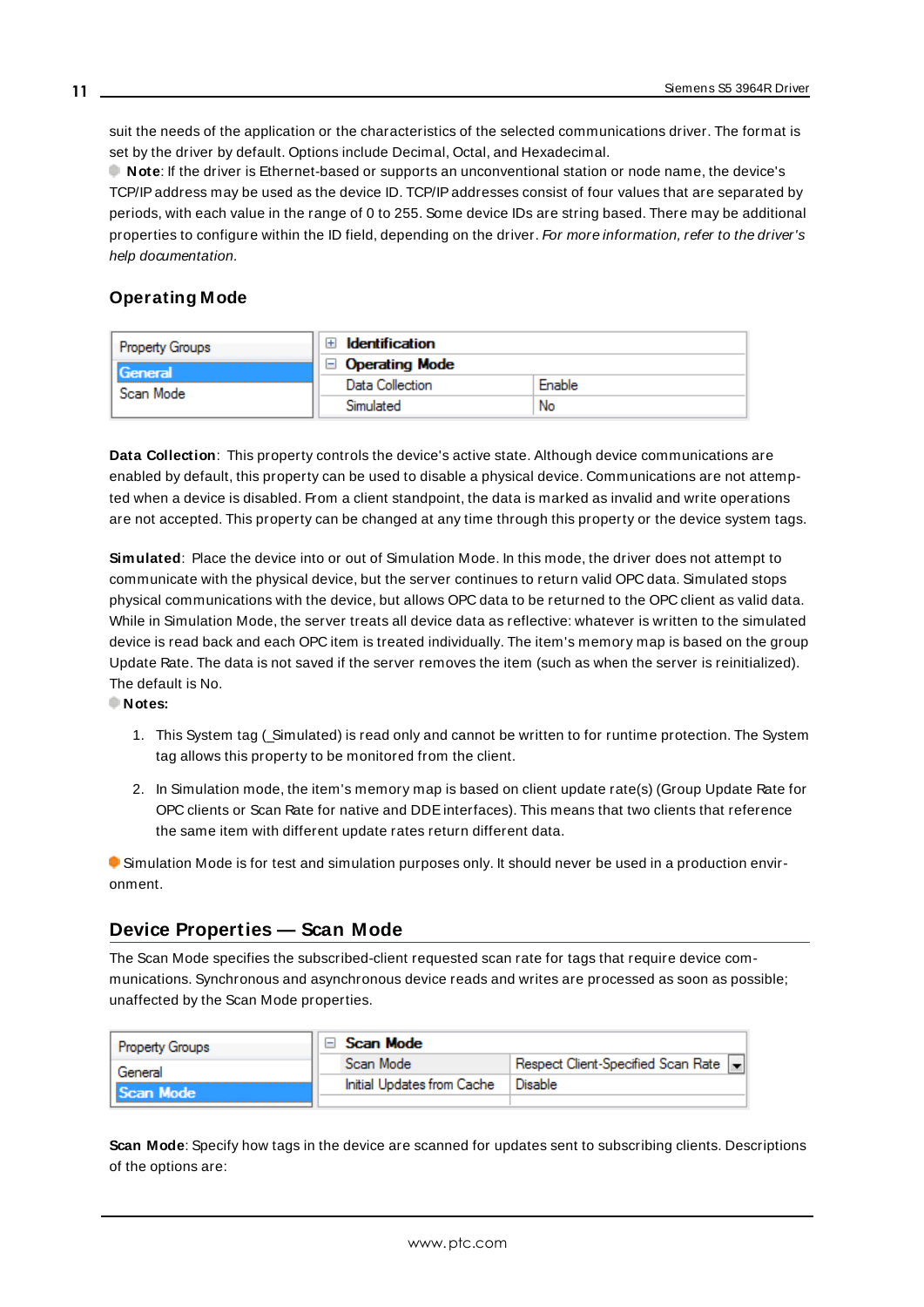- <sup>l</sup> **Respect Client-Specified Scan Rate**: This mode uses the scan rate requested by the client.
- <sup>l</sup> **Request Data No Faster than Scan Rate**: This mode specifies the value set as the maximum scan rate. The valid range is 10 to 99999990 milliseconds. The default is 1000 milliseconds. **Note**: When the server has an active client and items for the device and the scan rate value is increased, the changes take effect immediately. When the scan rate value is decreased, the changes do not take effect until all client applications have been disconnected.
- <sup>l</sup> **Request All Data at Scan Rate**: This mode forces tags to be scanned at the specified rate for subscribed clients. The valid range is 10 to 99999990 milliseconds. The default is 1000 milliseconds.
- <span id="page-11-3"></span><sup>l</sup> **Do Not Scan, Demand Poll Only**: This mode does not periodically poll tags that belong to the device nor perform a read to get an item's initial value once it becomes active. It is the OPC client's responsibility to poll for updates, either by writing to the \_DemandPoll tag or by issuing explicit device reads for individual items. For more information, refer to "Device Demand Poll" in server help.
- <span id="page-11-5"></span><sup>l</sup> **Respect Tag-Specified Scan Rate**: This mode forces static tags to be scanned at the rate specified in their static configuration tag properties. Dynamic tags are scanned at the client-specified scan rate.

<span id="page-11-4"></span>**Initial Updates from Cache**: When enabled, this option allows the server to provide the first updates for newly activated tag references from stored (cached) data. Cache updates can only be provided when the new item reference shares the same address, scan rate, data type, client access, and scaling properties. A device read is used for the initial update for the first client reference only. The default is disabled; any time a client activates a tag reference the server attempts to read the initial value from the device.

## <span id="page-11-1"></span><span id="page-11-0"></span>**Device Properties — Timing**

The device Timing properties allow the driver's response to error conditions to be tailored to fit the application's needs. In many cases, the environment requires changes to these properties for optimum performance. Factors such as electrically generated noise, modem delays, and poor physical connections can influence how many errors or timeouts a communications driver encounters. Timing properties are specific to each configured device.

| <b>Property Groups</b> | <b>Communication Timeouts</b><br>$\blacksquare$ |      |
|------------------------|-------------------------------------------------|------|
| General                | Connect Timeout (s)                             |      |
| Scan Mode              | Request Timeout (ms)                            | 1000 |
| <b>Timing</b>          | Attempts Before Timeout                         |      |
|                        | Timing<br>$\overline{}$                         |      |
| Redundancy             | Inter-Request Delay (ms)                        |      |

## <span id="page-11-2"></span>**Communications Timeouts**

**Connect Timeout**: This property (which is used primarily by Ethernet based drivers) controls the amount of time required to establish a socket connection to a remote device. The device's connection time often takes longer than normal communications requests to that same device. The valid range is 1 to 30 seconds. The default is typically 3 seconds, but can vary depending on the driver's specific nature. If this setting is not supported by the driver, it is disabled.

**Note**: Due to the nature of UDPconnections, the connection timeout setting is not applicable when communicating via UDP.

**Request Timeout**: Specify an interval used by all drivers to determine how long the driver waits for a response from the target device to complete. The valid range is 50 to 9,999,999 milliseconds (167.6667 minutes). The default is usually 1000 milliseconds, but can vary depending on the driver. The default timeout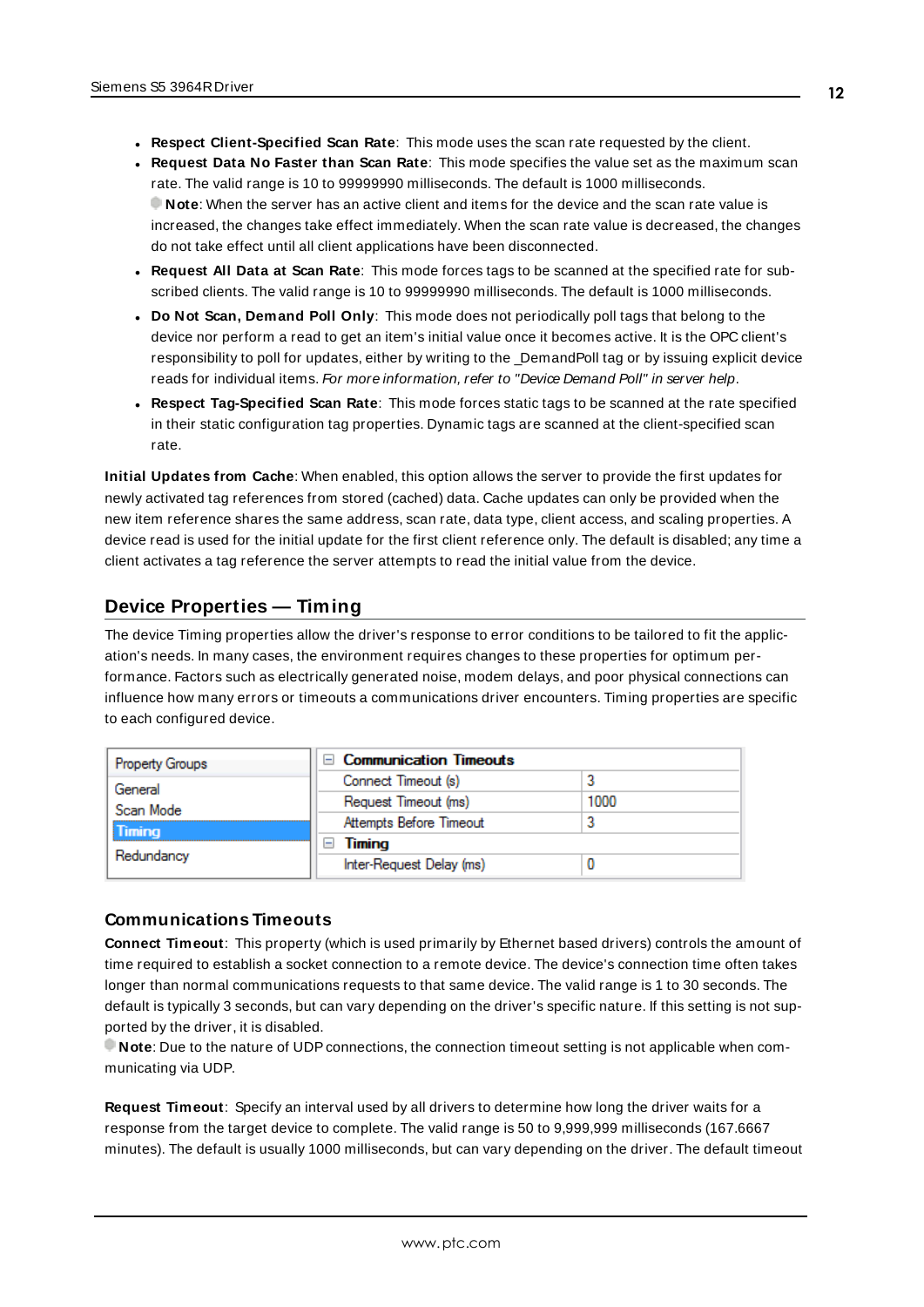<span id="page-12-5"></span>for most serial drivers is based on a baud rate of 9600 baud or better. When using a driver at lower baud rates, increase the timeout to compensate for the increased time required to acquire data.

<span id="page-12-1"></span>**Attempts Before Timeout**: Specify how many times the driver issues a communications request before considering the request to have failed and the device to be in error. The valid range is 1 to 10. The default is typically 3, but can vary depending on the driver's specific nature. The number of attempts configured for an application depends largely on the communications environment. This property applies to both connection attempts and request attempts.

#### <span id="page-12-4"></span>**Timing**

**Inter-Request Delay**: Specify how long the driver waits before sending the next request to the target device. It overrides the normal polling frequency of tags associated with the device, as well as one-time reads and writes. This delay can be useful when dealing with devices with slow turnaround times and in cases where network load is a concern. Configuring a delay for a device affects communications with all other devices on the channel. It is recommended that users separate any device that requires an interrequest delay to a separate channel if possible. Other communications properties (such as communication serialization) can extend this delay. The valid range is 0 to 300,000 milliseconds; however, some drivers may limit the maximum value due to a function of their particular design. The default is 0, which indicates no delay between requests with the target device.

<span id="page-12-0"></span>**Note**: Not all drivers support Inter-Request Delay. This setting does not appear if it is not available.

## **Device Properties — Auto-Demotion**

The Auto-Demotion properties can temporarily place a device off-scan in the event that a device is not responding. By placing a non-responsive device offline for a specific time period, the driver can continue to optimize its communications with other devices on the same channel. After the time period has been reached, the driver re-attempts to communicate with the non-responsive device. If the device is responsive, the device is placed on-scan; otherwise, it restarts its off-scan time period.

| <b>Property Groups</b> | $\Box$ Auto-Demotion                    |                                           |
|------------------------|-----------------------------------------|-------------------------------------------|
| General                | Demote on Failure                       | $\overline{\phantom{0}}$<br><b>Enable</b> |
| Scan Mode              | Timeouts to Demote                      |                                           |
| Timina                 | Demotion Period (ms)                    | 10000                                     |
| Auto-Demotion          | Discard Requests when Demoted   Disable |                                           |
|                        |                                         |                                           |

<span id="page-12-2"></span>**Demote on Failure**: When enabled, the device is automatically taken off-scan until it is responding again. **Tip:** Determine when a device is off-scan by monitoring its demoted state using the \_AutoDemoted system tag.

<span id="page-12-6"></span>**Timeouts to Demote**: Specify how many successive cycles of request timeouts and retries occur before the device is placed off-scan. The valid range is 1 to 30 successive failures. The default is 3.

<span id="page-12-3"></span>**Demotion Period**: Indicate how long the device should be placed off-scan when the timeouts value is reached. During this period, no read requests are sent to the device and all data associated with the read requests are set to bad quality. When this period expires, the driver places the device on-scan and allows for another attempt at communications. The valid range is 100 to 3600000 milliseconds. The default is 10000 milliseconds.

**Discard Requests when Demoted**: Select whether or not write requests should be attempted during the off-scan period. Disable to always send write requests regardless of the demotion period. Enable to discard

**13**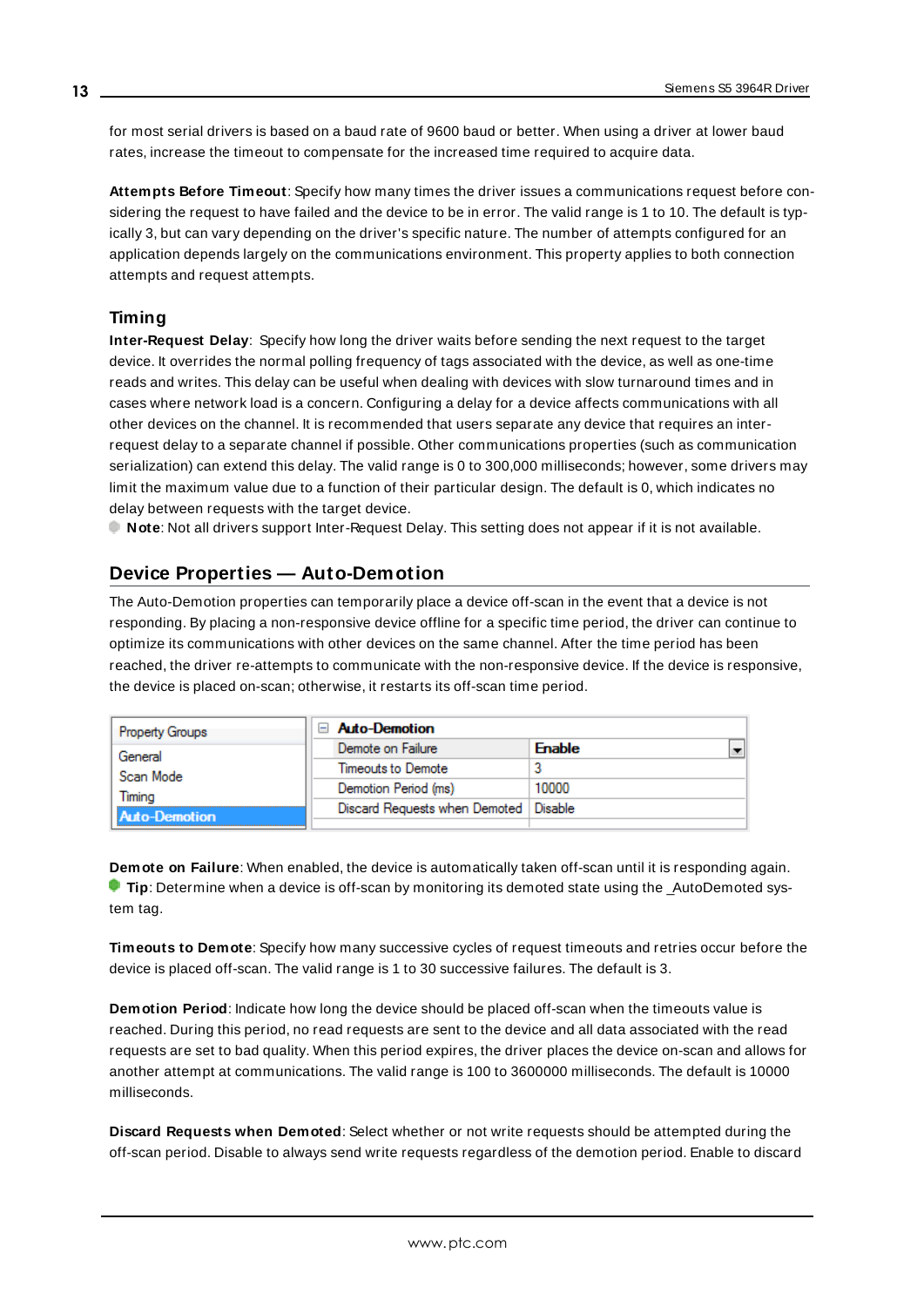<span id="page-13-2"></span>writes; the server automatically fails any write request received from a client and does not post a message to the Event Log.

## <span id="page-13-0"></span>**Device Properties — Protocol Options**

The Protocol Options group specifies the protocol variation, CPU number, handshaking flag properties, and byte order.

| Property Groups         | □ Protocol Options               |     |
|-------------------------|----------------------------------|-----|
| General                 | Use BCC (3964R)                  | Yes |
| Scan Mode               | Specify CPU Number in Packet     | No  |
| Timing                  | CPU                              |     |
| Auto-Demotion           | Specify Handshake Flag in Packet | No  |
| <b>Protocol Options</b> | Flag Byte (0 - 255)              |     |
| <b>String Options</b>   | Flag Bit (0 - 3)                 |     |
|                         | Reverse Byte Order (HI - LO)     | No  |
| Redundancy              |                                  |     |

<span id="page-13-8"></span>**Use BCC (3964R)**: Most device configurations utilize the 3964Rprotocol version, which uses a Byte Check Character (BCC) as a means of communication error checking. In rare cases, the 3964 protocol version may be utilized. This version is otherwise identical to 3964R, but does not use the Byte Check Character. The default is Yes; use BCC.

<span id="page-13-6"></span>**Specify CPU Number in Packet**: If the system has multiple CPUs, the message packets must specify the CPU with which to communicate. To do so, select Yes, then enter the CPU number. If only one CPU is used, select No.

<span id="page-13-1"></span>**CPU**: If the system has multiple CPUs, the message packets must specify the CPU with which to communicate. Enter the CPU number here. This field is only enabled if the **Specify CPU Number in Packet** field is set to Yes.

<span id="page-13-7"></span>**Specify Handshake Flag in Packet**: If the configuration requires the message packets to specify handshaking flag properties, enable this option.

<span id="page-13-4"></span>**Flag Byte**: If the configuration requires the message packets to specify handshaking flag properties, enter the byte number here.

<span id="page-13-3"></span>**Flag Bit**: If the configuration requires the message packets to specify handshaking flag properties, enter the bit number here.

<span id="page-13-5"></span>**Reverse Byte Order (HI-LO)**: Siemens devices normally store multi-byte data values from least to most significant byte (LO to HI). If the device is programmed to store data in the opposite order, select Yes to reverse the order to match the device.

**Note:** This property does not affect string data.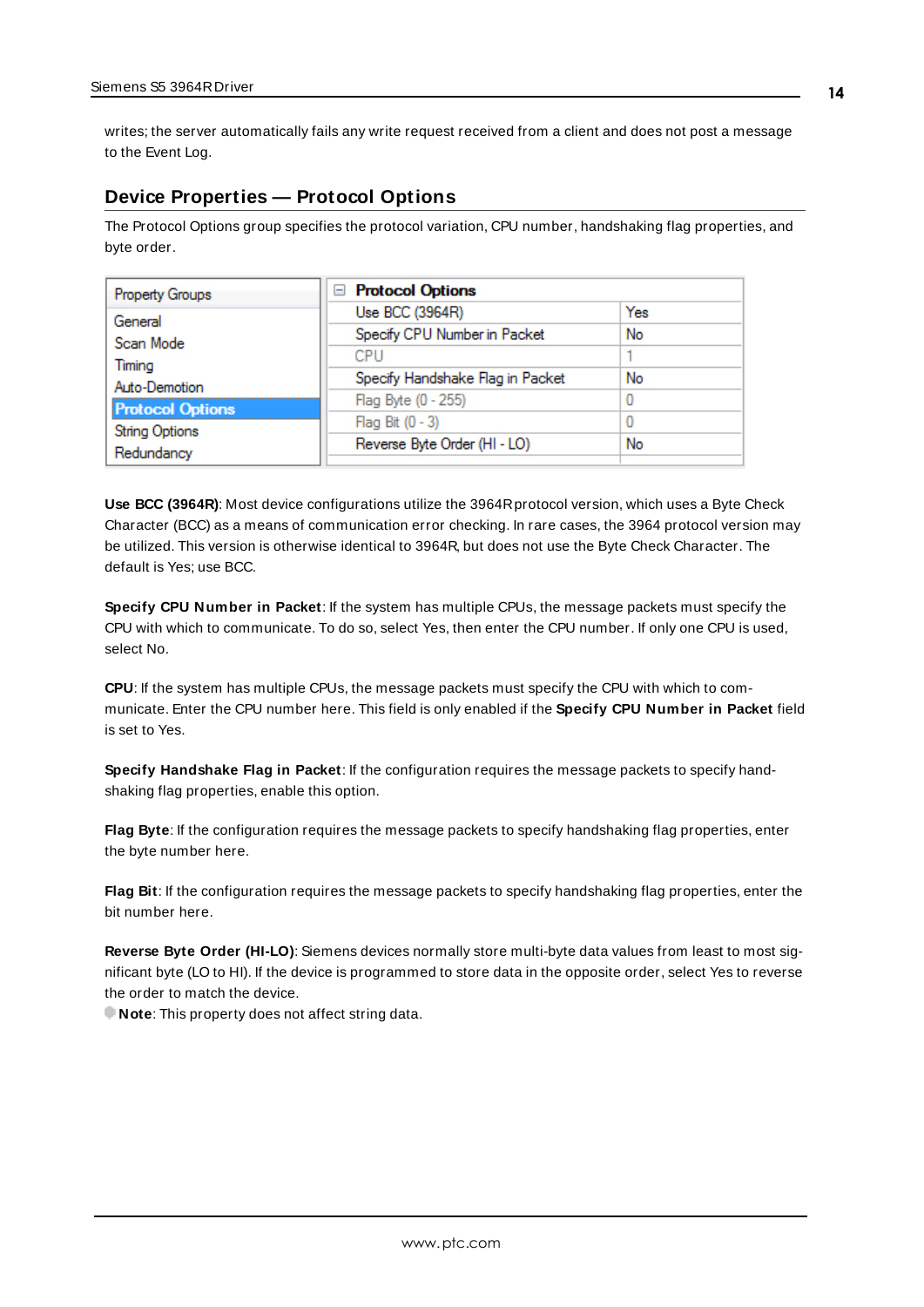# <span id="page-14-0"></span>**Device Properties — String Options**

The String Options group specifies how string data is passed to client applications. The driver reads all of the bytes in the memory range specified by a String tag's address.

| <b>Property Groups</b> | <b>String Options</b>    |    |
|------------------------|--------------------------|----|
| General                | Send Full Strings        | No |
| <b>String Options</b>  | Replace Nulls with (hex) |    |
|                        |                          |    |

<span id="page-14-3"></span>**Send Full Strings**: Strings sent to clients are terminated at the first null character (0x00) encountered in the data by default. If there are no null characters in the data, one is placed at the end of the passed string. It is also possible to send all of the characters contained in the memory range to the client applications by enabling "full strings". All null characters are replaced with a user-specified character to allow the client application to display the full data range. The default is No.

<span id="page-14-2"></span>**Replace Nulls with (hex)**: Specify the replacement character for nulls. The value entered must be in hex. A null character is placed at the end of the string. For example, 20 results in nulls being replaced by spaces, 2A uses the asterisk character.

# <span id="page-14-1"></span>**Device Properties — Redundancy**

| <b>Property Groups</b>     | Redundancy<br>$=$      |                                     |  |  |  |  |
|----------------------------|------------------------|-------------------------------------|--|--|--|--|
| General                    | Secondary Path         | <b>Channel Device 1</b><br>$\cdots$ |  |  |  |  |
| Scan Mode                  | Operating Mode         | Switch On Failure                   |  |  |  |  |
|                            | Monitor Item           |                                     |  |  |  |  |
| Timing<br>Auto-Demotion    | Monitor Interval (s)   | 300                                 |  |  |  |  |
| Tag Generation             | Return to Primary ASAP | Yes                                 |  |  |  |  |
| <b>Tag Import Settings</b> |                        |                                     |  |  |  |  |
| Redundancy                 |                        |                                     |  |  |  |  |

Redundancy is available with the Media-Level Redundancy Plug-In.

Consult the website, a sales representative, or the **user [manual](https://www.kepware.com/getattachment/35461efd-b53a-4219-a109-a89fad20b230/media-level-redundancy-manual.pdf)** for more information.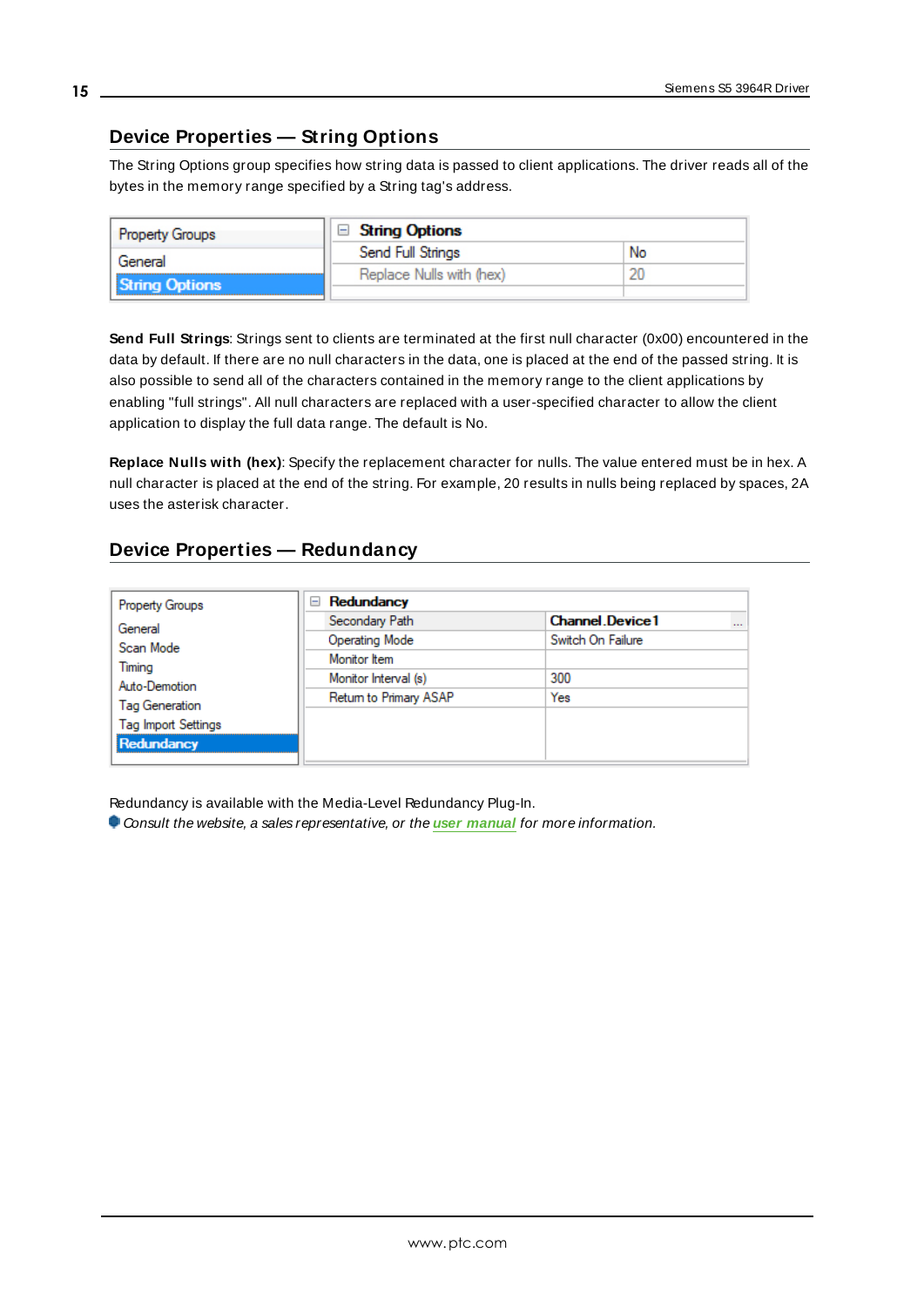# <span id="page-15-0"></span>**Data Types Description**

| Data Type      | <b>Description</b>                                                                                                                                                                           |
|----------------|----------------------------------------------------------------------------------------------------------------------------------------------------------------------------------------------|
| <b>Boolean</b> | Single bit of an 8-bit value                                                                                                                                                                 |
| <b>Byte</b>    | Unsigned 8-bit value                                                                                                                                                                         |
| Word           | Unsigned 16-bit value                                                                                                                                                                        |
| Short          | Signed 16-bit value                                                                                                                                                                          |
| <b>DWord</b>   | Unsigned 32-bit value                                                                                                                                                                        |
| Long           | Signed 32-bit value                                                                                                                                                                          |
| <b>Float</b>   | 32-bit floating point value<br>The driver interprets two consecutive registers as a floating-point value by making the<br>second register the high word and the first register the low word. |
| <b>BCD</b>     | Two byte packed BCD<br>Value range is 0-9999. Behavior is undefined for values beyond this range.                                                                                            |
| <b>LBCD</b>    | Four byte packed BCD<br>Value range is 0-99999999. Behavior is undefined for values beyond this range.                                                                                       |
| String         | Null terminated ASCII string                                                                                                                                                                 |

For more information, refer to **Address [Descriptions](#page-16-0)**.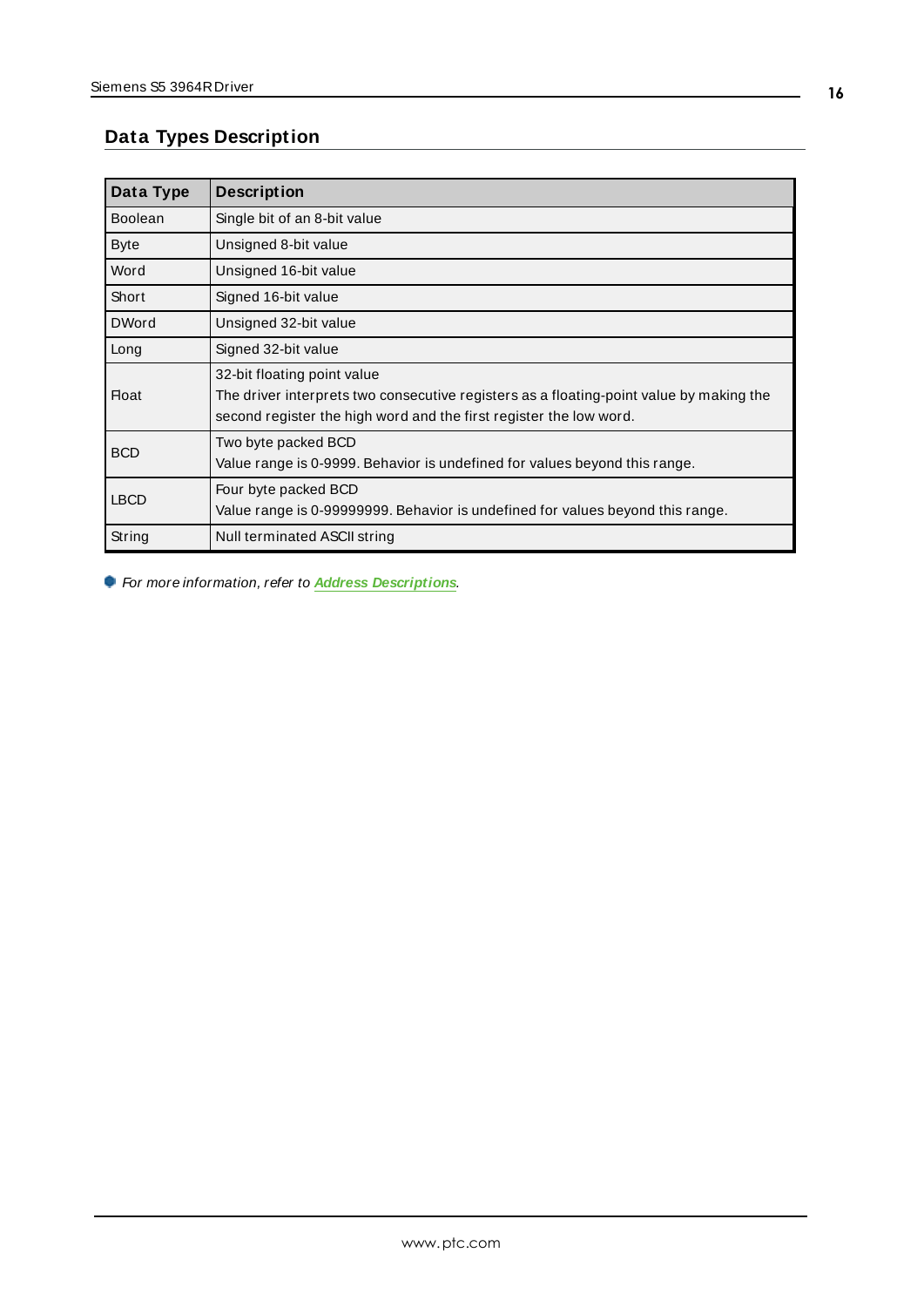## <span id="page-16-0"></span>**Address Descriptions**

Address specifications vary depending on the device in use. When attempting to access a data element that goes beyond the range of the device, the server generates an error message. The default data types for dynamically defined tags are shown in **bold**.

| <b>Address Type</b>                           | Range                                 | <b>Type</b>                 | <b>Arrays</b> | <b>Access</b> |
|-----------------------------------------------|---------------------------------------|-----------------------------|---------------|---------------|
|                                               | $IO.b-1255.b$<br>.b is Bit Number 0-7 | <b>Boolean</b>              | No            | Read Only     |
| Discrete Inputs                               | <b>IB0-IB255</b>                      | <b>Byte</b>                 | <b>Yes</b>    | Read Only     |
|                                               | <b>IWO-IW254</b>                      | Word, Short                 | <b>Yes</b>    | Read Only     |
|                                               | <b>ID0-ID252</b>                      | DWord, Long                 | <b>Yes</b>    | Read Only     |
| Discrete Inputs                               | E0.b-E255.b<br>.b is Bit Number 0-7   | <b>Boolean</b>              | <b>No</b>     | Read Only     |
|                                               | EB0-EB255                             | <b>Byte</b>                 | <b>Yes</b>    | Read Only     |
|                                               | <b>EW0-EW254</b>                      | Word, Short                 | <b>Yes</b>    | Read Only     |
| Note: I and E access the same<br>memory area. | ED0-ED252                             | DWord, Long                 | Yes           | Read Only     |
|                                               | Q0.b-Q255.b                           | <b>Boolean</b>              | <b>No</b>     | Read Only     |
|                                               | .b is Bit Number 0-7                  |                             |               |               |
| <b>Discrete Outputs</b>                       | QB0-QB255                             | <b>Byte</b>                 | Yes           | Read Only     |
|                                               | QW0-QW254                             | Word, Short                 | Yes           | Read Only     |
|                                               | QD0-QD252                             | DWord, Long                 | <b>Yes</b>    | Read Only     |
| Discrete Outputs                              | A0.b-A255.b<br>b is Bit Number 0-7.   | <b>Boolean</b>              | <b>No</b>     | Read Only     |
|                                               | AB0-AB255                             | <b>Byte</b>                 | <b>Yes</b>    | Read Only     |
|                                               | AW0-AW254                             | Word, Short                 | <b>Yes</b>    | Read Only     |
| Note: Q and A access the same<br>memory area. | AD0-AD252                             | DWord, Long                 | Yes           | Read Only     |
| Internal Memory                               | M0.b-M255.b<br>.b is Bit Number 0-7   | <b>Boolean</b>              | No            | Read Only     |
|                                               | MB0-MB255                             | <b>Byte</b><br>Word, Short, | Yes           | Read Only     |
| Note: Fand M access the same                  | MW0-MW254                             | <b>BCD</b>                  | Yes           | Read Only     |
| memory area.                                  | MD0-MD252                             | DWord, Long,<br><b>LBCD</b> | Yes           | Read Only     |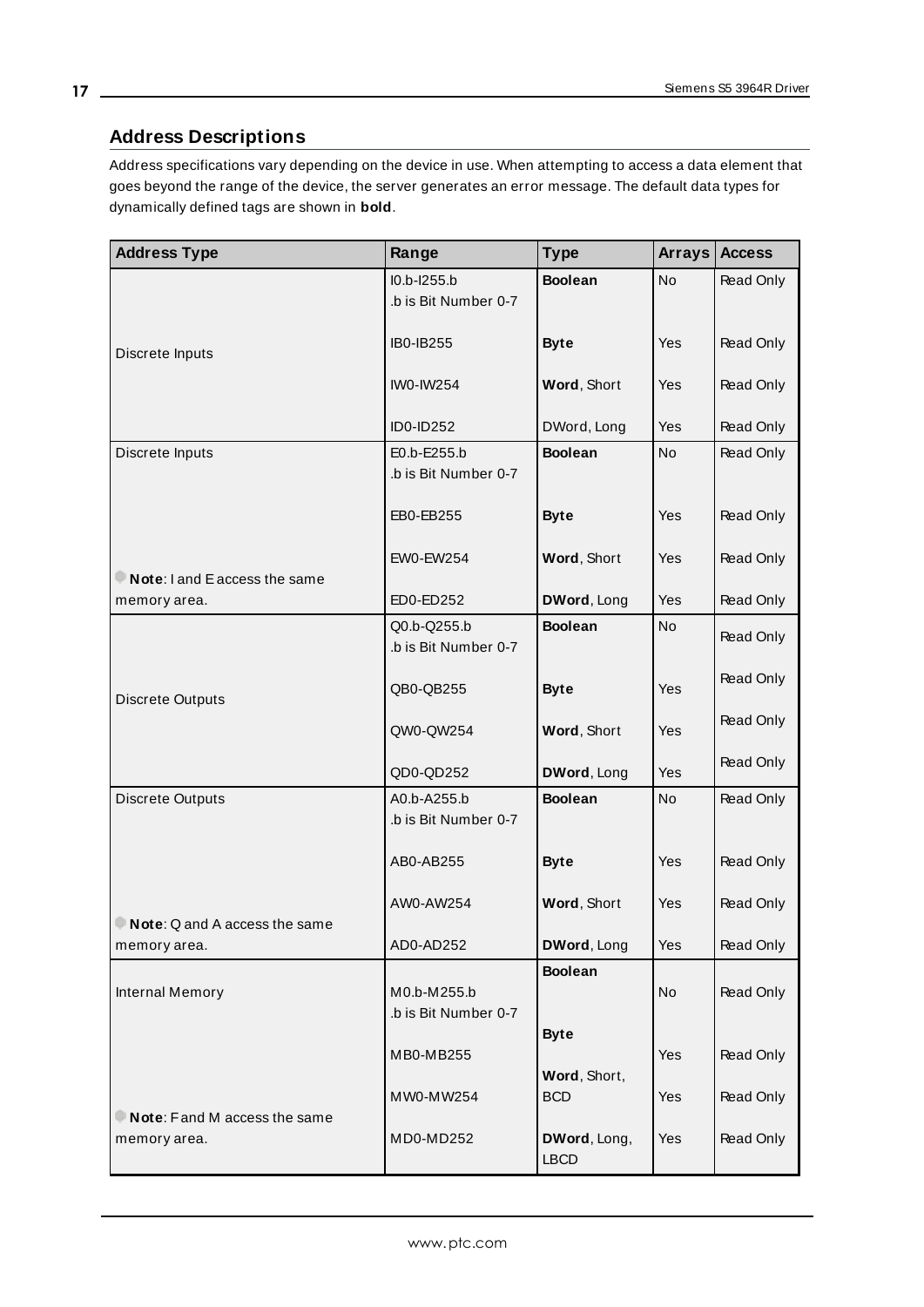| <b>Address Type</b>                | Range                                                                                  | <b>Type</b>                 | Arrays $ $     | <b>Access</b> |
|------------------------------------|----------------------------------------------------------------------------------------|-----------------------------|----------------|---------------|
| Data Block<br><b>Boolean</b>       | DBn:KM0.b-KM255.b<br>n: is Block Number<br>$(1-255)$<br>.b is Bit Number 0-15          | <b>Boolean</b>              | N <sub>o</sub> | Read/Write    |
| Data Block<br>Left Byte            | DBn:KL0-KL255<br>n: is Block Number<br>$(1 - 255)$                                     | <b>Byte</b>                 | <b>No</b>      | Read/Write    |
| Data Block<br><b>Right Byte</b>    | DBn:KR0-KR255<br>n: is Block Number<br>$(1 - 255)$                                     | <b>Byte</b>                 | <b>No</b>      | Read/Write    |
| Data Block<br><b>Unsigned Word</b> | DBn:KH0-KH255<br>n: is Block Number<br>$(1-255)$                                       | Word, Short,<br><b>BCD</b>  | Yes            | Read/Write    |
| Data Block<br>Signed Word          | DBn:KF0-KF255<br>n: is Block Number<br>$(1 - 255)$                                     | Short, Word,<br><b>BCD</b>  | Yes            | Read/Write    |
| Data Block<br>Signed Long          | DBn:KD0-KD254<br>n: is Block Number<br>$(1-255)$                                       | Long, DWord,<br><b>LBCD</b> | <b>Yes</b>     | Read/Write    |
| Data Block<br><b>Float</b>         | DBn:KG0-KG254<br>n: is Block Number<br>$(1-255)$                                       | <b>Float</b>                | <b>Yes</b>     | Read/Write    |
| Data Block<br>String               | DBn::KS0.I-KS255.I<br>n: is Block Number<br>$(1-255)$<br>.I is String Length 2-<br>128 | <b>String</b>               | <b>No</b>      | Read/Write    |
| Data Block<br>Timer                | DBn:KT0-KT255<br>n: is Block Number<br>$(1-255)$                                       | Long                        | Yes            | Read/Write    |
| Data Block<br>Counter              | DBn:KC0-KC255<br>n: is Block Number<br>$(1-255)$                                       | Word, Short,<br><b>BCD</b>  | Yes            | Read/Write    |
| <b>Extended Data Block</b>         | DXn:KM0.b-KM255.b                                                                      | <b>Boolean</b>              | No             | Read/Write    |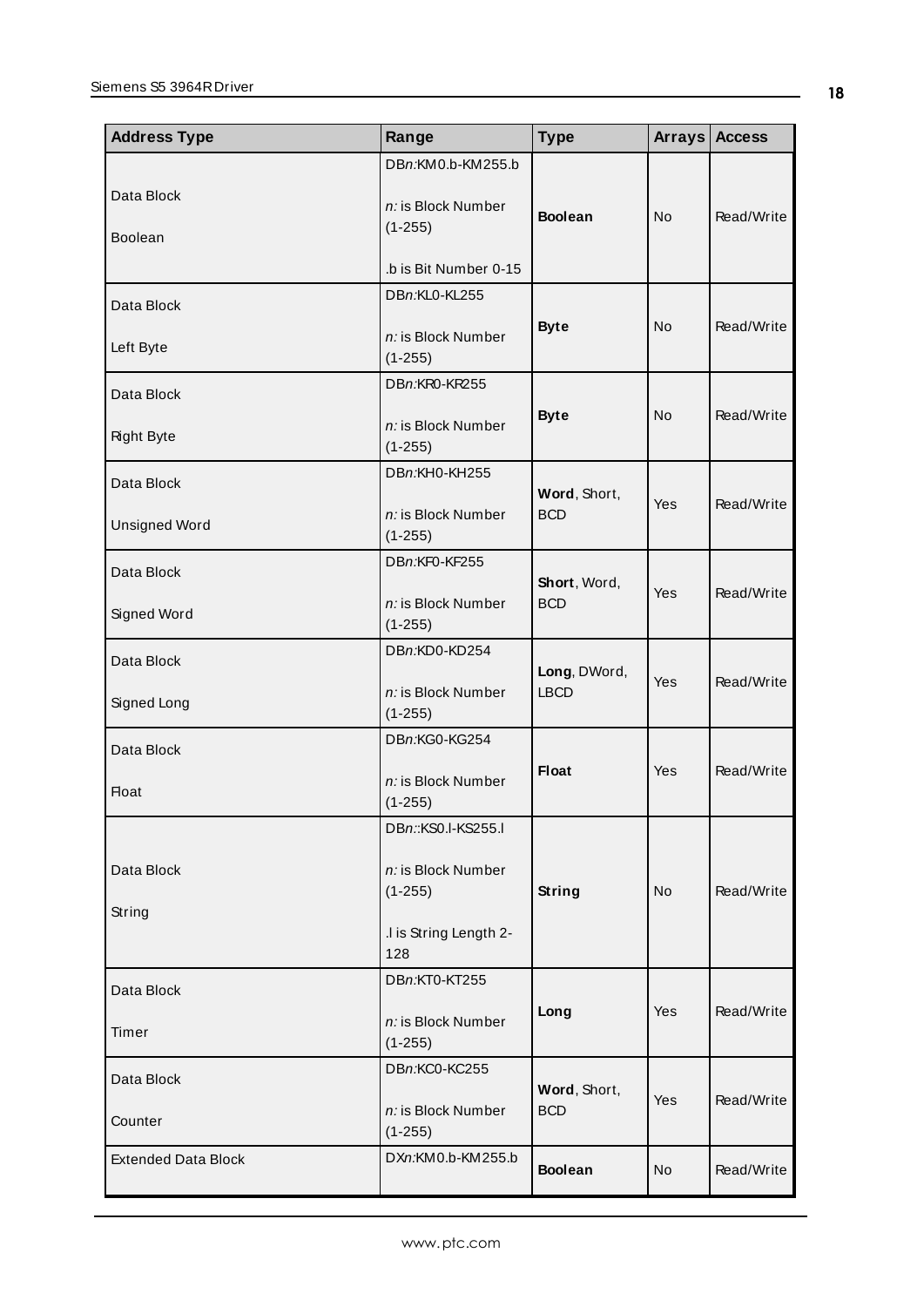| <b>Address Type</b>           | Range                            | <b>Type</b>                | <b>Arrays</b> | <b>Access</b> |
|-------------------------------|----------------------------------|----------------------------|---------------|---------------|
|                               | n: is Block Number               |                            |               |               |
| <b>Boolean</b>                | $(1-255)$                        |                            |               |               |
|                               | .b is Bit Number 0-15            |                            |               |               |
| <b>Extended Data Block</b>    | DXn:KL0-KL255                    |                            |               |               |
|                               | n: is Block Number               | <b>Byte</b>                | No            | Read/Write    |
| Left Byte                     | $(1-255)$                        |                            |               |               |
|                               | DXn:KR0-KR255                    |                            |               |               |
| <b>Extended Data Block</b>    |                                  | <b>Byte</b>                | <b>No</b>     | Read/Write    |
| <b>Right Byte</b>             | n: is Block Number               |                            |               |               |
|                               | $(1-255)$                        |                            |               |               |
| <b>Extended Data Block</b>    | DXn:KH0-KH255                    | Word, Short,               |               |               |
|                               | n: is Block Number               | <b>BCD</b>                 | Yes           | Read/Write    |
| <b>Unsigned Word</b>          | $(1-255)$                        |                            |               |               |
| <b>Extended Data Block</b>    | DXn:KF0-KF255                    |                            |               |               |
|                               |                                  | Short, Word,               | <b>Yes</b>    | Read/Write    |
| Signed Word                   | n: is Block Number<br>$(1-255)$  | <b>BCD</b>                 |               |               |
|                               | DXn:KD0-KD254                    |                            |               |               |
| <b>Extended Data Block</b>    |                                  | Long, DWord,               | <b>Yes</b>    | Read/Write    |
| Signed Long                   | n: is Block Number               | <b>LBCD</b>                |               |               |
|                               | $(1-255)$                        |                            |               |               |
| <b>Extended Data Block</b>    | DXn:KG0-KG254                    |                            |               |               |
|                               | n: is Block Number               | Float                      | <b>Yes</b>    | Read/Write    |
| <b>Float</b>                  | $(1-255)$                        |                            |               |               |
|                               | DXn::KS0.I-KS255.I               |                            |               |               |
|                               |                                  |                            |               |               |
| <b>Extended Data Block</b>    | n: is Block Number<br>$(1-255)$  | <b>String</b>              | No            | Read/Write    |
| String                        |                                  |                            |               |               |
|                               | .I is String Length 2-<br>128    |                            |               |               |
|                               | DXn:KT0-KT255                    |                            |               |               |
| <b>Extended Data Block</b>    |                                  | Long                       | Yes           | Read/Write    |
| Timer                         | n: is Block Number<br>$(1-255)$  |                            |               |               |
| <b>Extended Data Block</b>    | DXn:KC0-KC255                    |                            |               |               |
|                               | n: is Block Number               | Word, Short,<br><b>BCD</b> | Yes           | Read/Write    |
| Counter                       | $(1-255)$                        |                            |               |               |
| <b>Timer Current Values</b>   | T0-T255                          | Long                       | Yes           | Read Only     |
| <b>Counter Current Values</b> | C <sub>0</sub> -C <sub>255</sub> | Word, Short                | Yes           | Read Only     |
| <b>Counter Current Values</b> | Z0-Z255                          | Word, Short                | Yes           | Read Only     |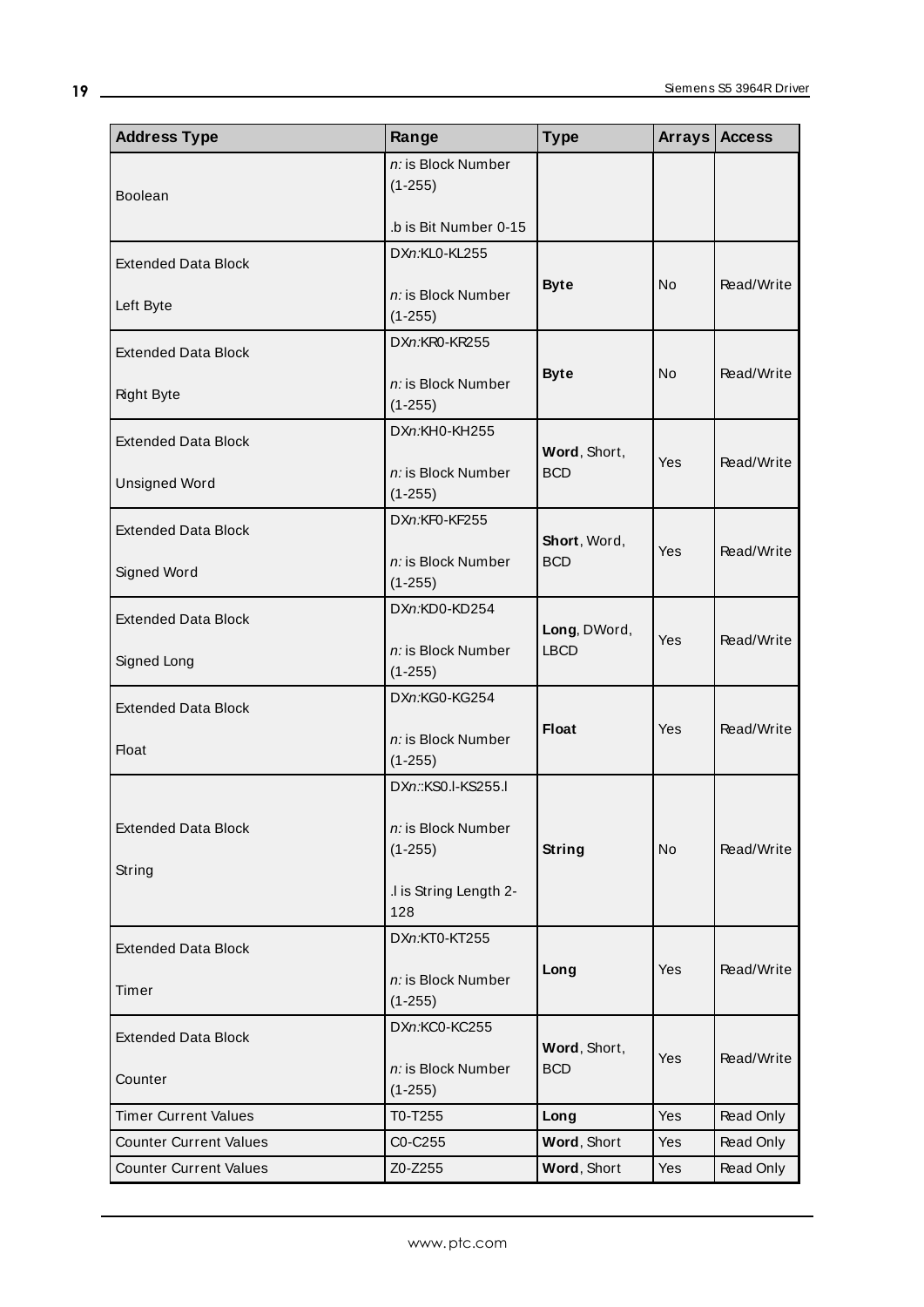**Note**: All offsets for memory types I, Q, and Frepresent a byte starting location within the specified memory type.

#### **Examples**

- 1. To access bit 3 of Internal Memory F20, declare an address as follows: F20.3
- 2. To access Data Block 5 as word memory at element 30, declare an address as follows: DB5:KH30
- 3. To access Data Block 2 element 20 and bit 7, declare an address as follows: DB2:KM20.7
- 4. To access Data Block 1 as left byte memory at element 10, declare an address as follows: DB1:KL10
- 5. To access Internal Memory F20 as a DWORD, declare an address as follows: FD20
- 6. To access Input Memory I10 as a Word, declare an address as follows: IW10

**Note:** Use caution when modifying Word, Short, DWord, and Long types. For I, Q and Feach address starts at a byte offset within the device. Therefore, Words FW0 and FW1 overlap at byte 1. Writing to FW0 also modifies the value held in FW1. Similarly, DWord, and Long types can also overlap. It is recommended that these memory types be used so that overlapping does not occur. When using DWords, for example, users can utilize FD0, FD4, FD8 ... and so on to prevent overlapping bytes.

#### **Timers**

The Siemens S5 3964RDriver automatically scales T and KT values based on the Siemens S5 time format. The value returned for either a T or KT memory type is already scaled using the appropriate Siemens time base. As a result, the values are always returned as a count of milliseconds. When writing to T or KT memory types, the Siemens time base is applied. To write a value to a timer in the controller, write the desired value as a count of milliseconds to the appropriate timer.

#### **Strings**

String data is stored in data block registers; thus, the actual number of bytes used to store the data is an even number. For example, if a string of length 5 is specified by DB11:KS1.5, then 3 registers (6 bytes) are used to store the string data. When writing strings shorter than the maximum specified length (5), a null terminator (0x00) is added to the end of the string. When strings are read, the full range of registers (3) are read also. Use of string tags with overlapping address ranges should be avoided due to the effects of the null terminators. For more information on how strings can be formatted, refer to **String [Options](#page-14-0)**.

#### **Arrays**

Arrays are supported for the memory types indicated in the table above. An array can be declared using the following syntax:

#### <address> [rows] [cols]

<address> [cols] with an assumed row count of 1.

The maximum size of an array is 128 bytes, where the size of an array is calculated as follows:  $size = rows * cos * (data type size in bytes).$ 

The data type size in bytes is 1 for Byte, 2 for Word and Short and 4 for DWord, Long and Float. Timers are an exception, because in that case a data size of 2 bytes should be used.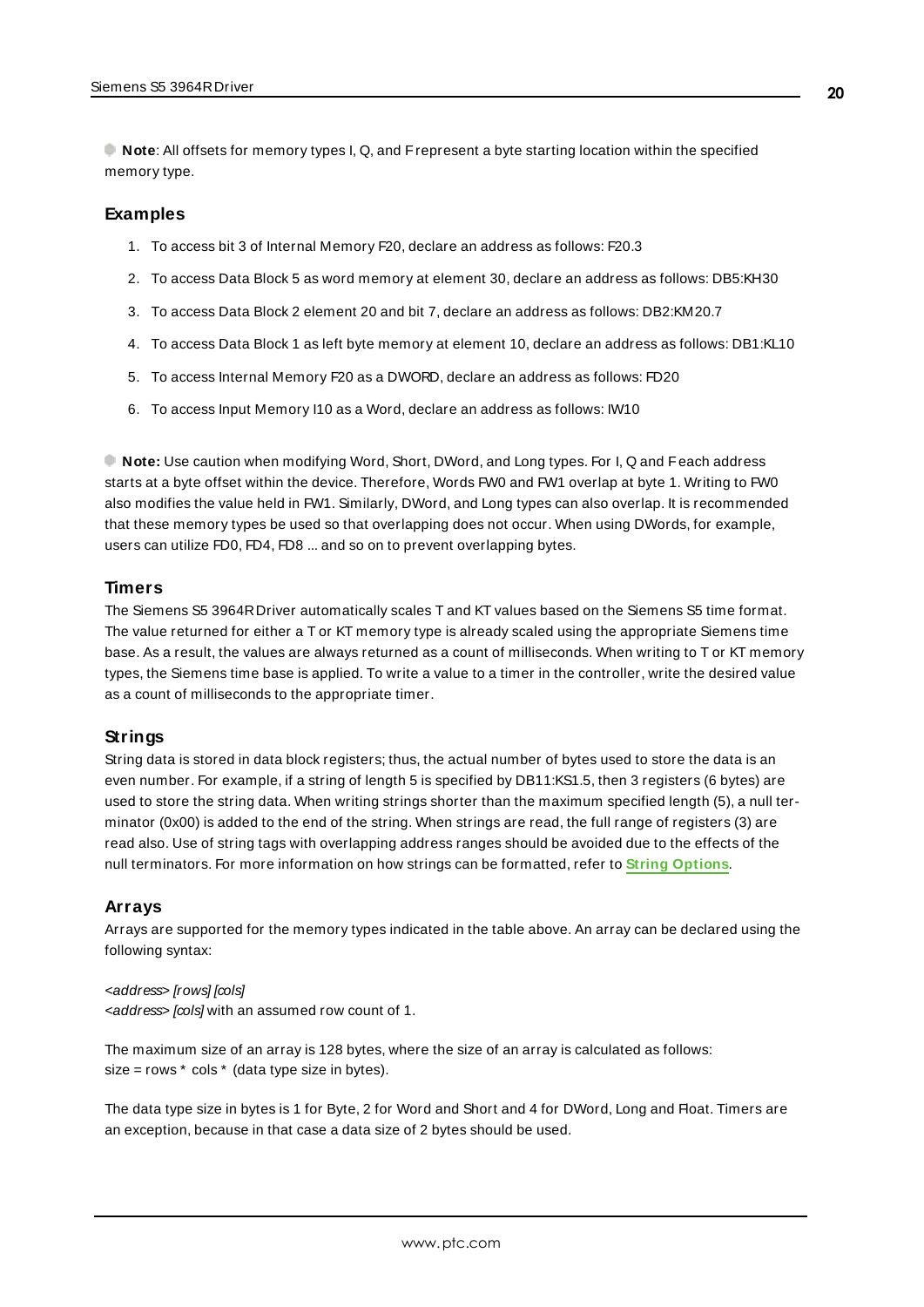All locations referenced by an array must exist in the device. If this is not the case, the device indicates an invalid address upon read or write and the driver deactivates the tag. For example, if data block 20 has a size of 10 words (KH0 to HK9), then:

- 1. DB20:KH1 [4] is valid. Element 1 references KH1, element 2 references KH2, element 3 references KH3 and element 4 references KH4.
- 2. DB20:KG1 [4] would be valid. Element 1 references KH1 and KH2, element 2 references KH3 and KH4, element 3 references KH5 and KH6 and element 4 references KH7 and KH8.
- 3. DB20:KH8 [4] is invalid. Element 1 references KH8, element 2 references KH9, element 3 references KH10 and element 4 references KH11.
- **Note:** The last two elements reference nonexistent locations.

Counter addresses range from C0 to C255. Therefore C1 [4] is valid. C253 [4] is invalid because the last element references the nonexistent counter C256.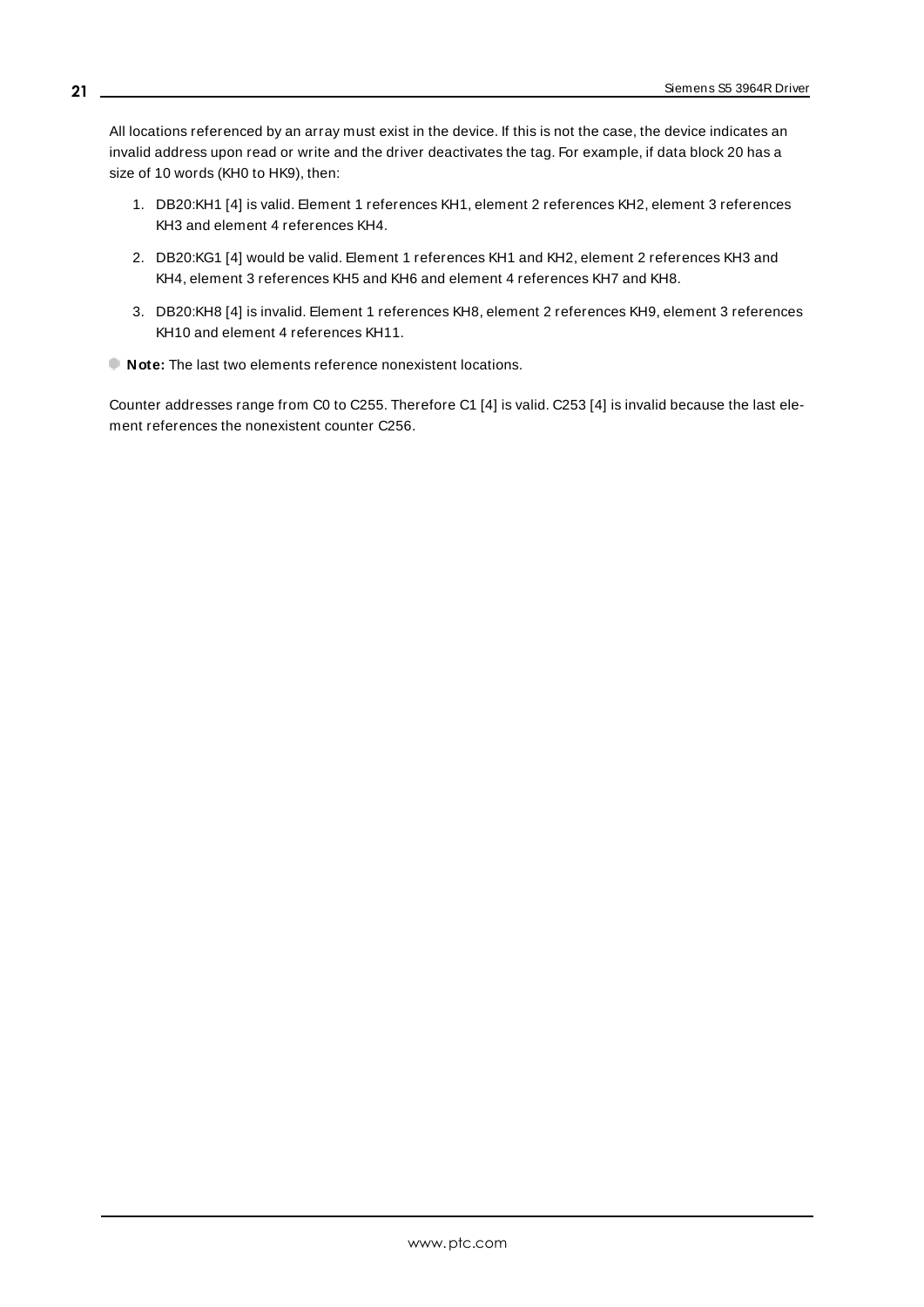# <span id="page-21-0"></span>Event Log Messages

The following information concerns messages posted to the Event Log pane in the main user interface. Consult the OPC server help on filtering and sorting the Event Log detail view. Server help contains many common messages, so should also be searched. Generally, the type of message (informational, warning) and troubleshooting information is provided whenever possible.

## <span id="page-21-1"></span>**Read request returned error code. | Tag address = '<address>', Error code = <hex> (<decimal>).**

#### **Error Type:**

Warning

#### **Possible Cause:**

There is a problem with the read request for this device.

#### **Possible Solution:**

Consult Siemens RK512 computer link documentation for specifics about this "REATEL" error code.

#### **Note:**

By allowing the device to timeout, the driver resolves an "Out of Sync" condition (REATEL code 0x36). It is normal for this message to be followed by a "Device not responding" error.

## <span id="page-21-2"></span>**Write request returned error code. | Tag address = '<address>', Error code = <hex> (<decimal>).**

#### **Error Type:**

Warning

#### **Possible Cause:**

There is a problem with the write request for this device.

#### **Possible Solution:**

Consult Siemens RK512 computer link documentation for specifics about this "REATEL" error code.

#### **Note:**

By allowing the device to timeout, the driver resolves an "Out of Sync" condition (REATEL code 0x36). It is normal for this message to be followed by a "Device not responding" error.

## <span id="page-21-3"></span>**Bad block. The block has been deactivated. | Starting address = '<address>', Block size = <count> (elements).**

#### **Error Type:**

Warning

#### **Possible Cause:**

The device has been configured such that one or more of the addresses within the block is inaccessible.

#### **Possible Solution:**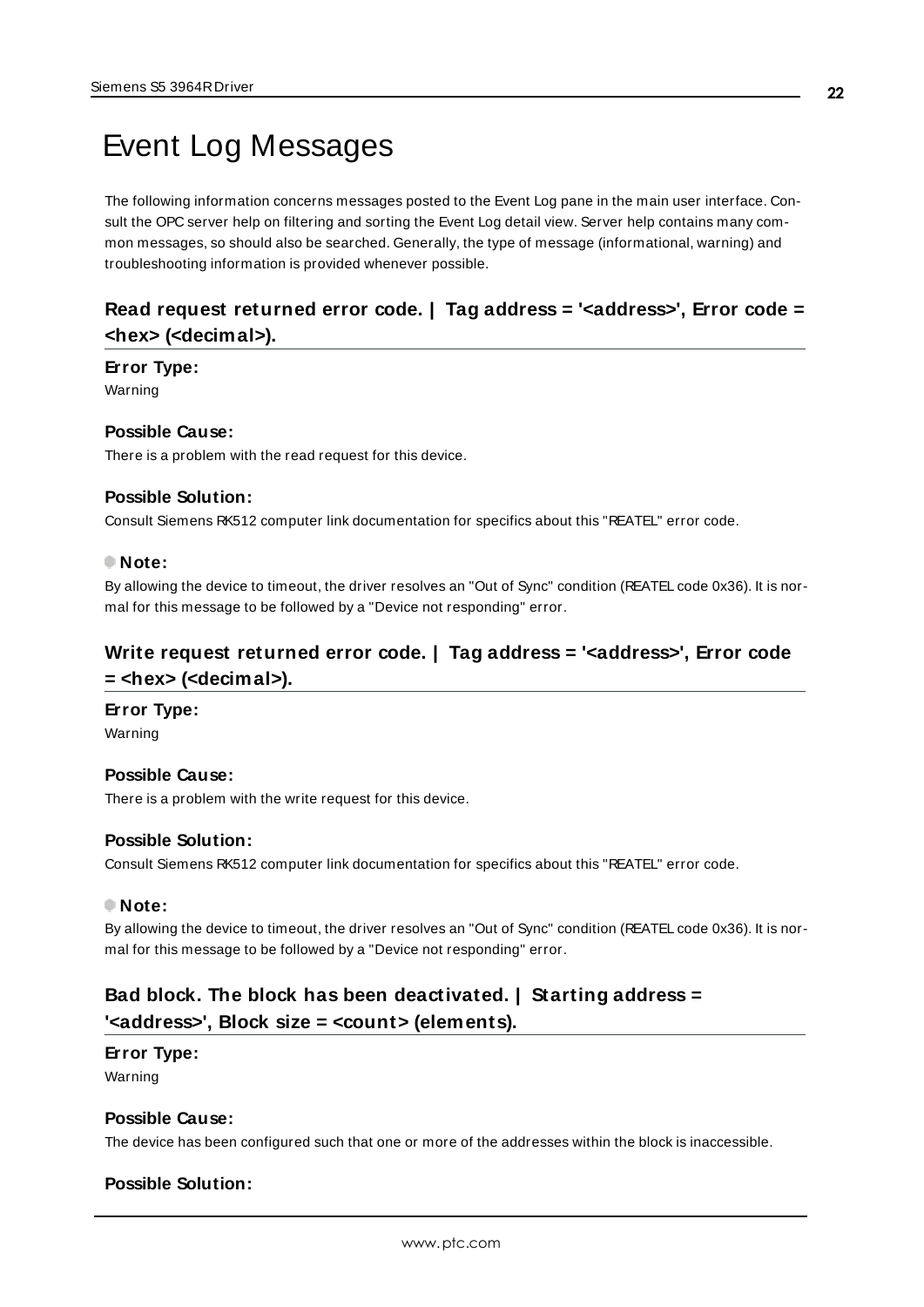- 1. Use different addresses.
- 2. Alter the device configuration.

## <span id="page-22-0"></span>**Error Mask Definitions**

- **B** = Hardware break detected
- **F** = Framing error
- **E**= I/O error
- **O** = Character buffer overrun
- **R** = RXbuffer overrun
- **P** = Received byte parity error
- **T** = TXbuffer full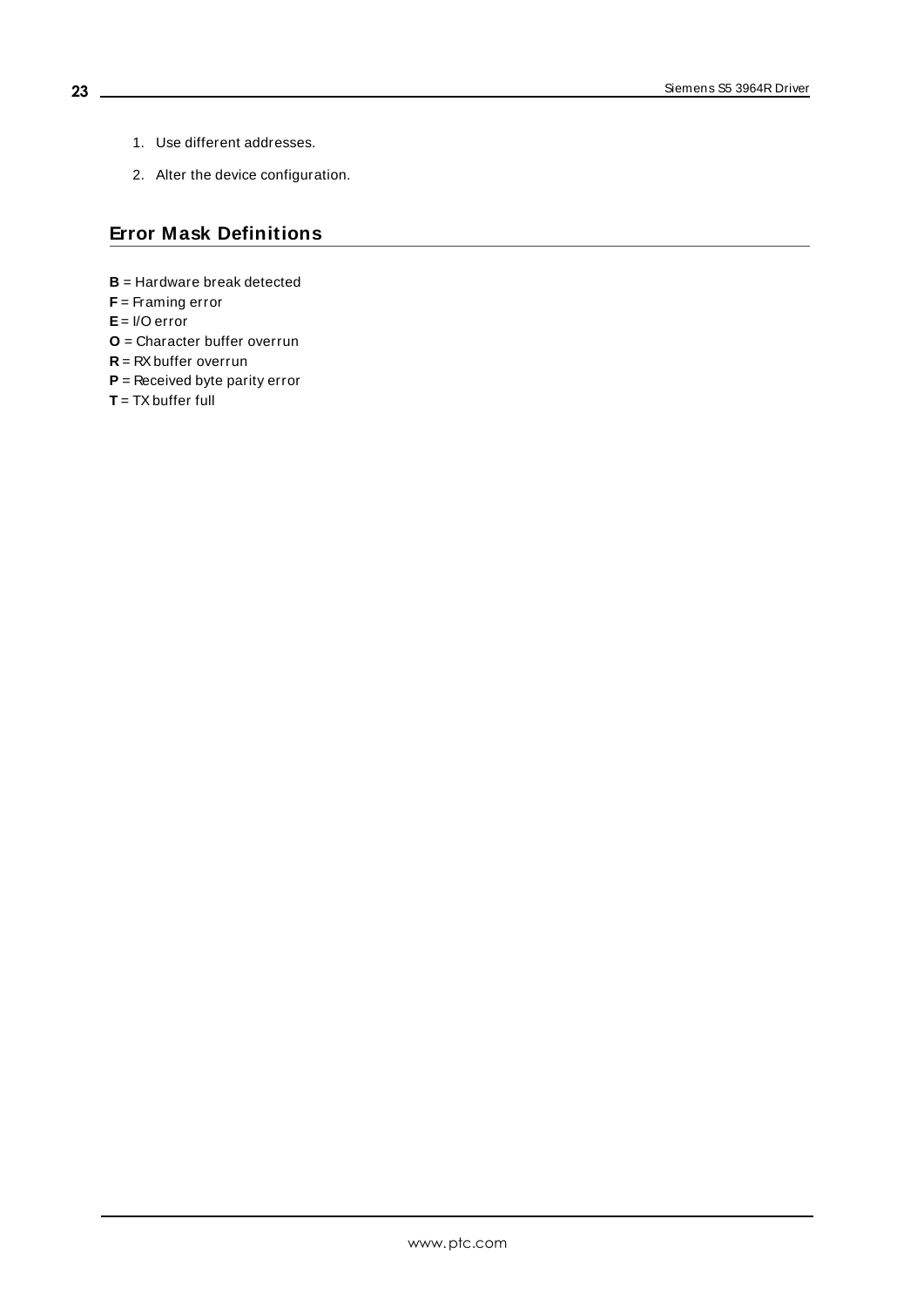# <span id="page-23-0"></span>Index

# **A**

Address Descriptions [17](#page-16-0) Attempts Before Timeout [13](#page-12-1) Auto-Demotion [13](#page-12-0)

## **B**

Bad block. The block has been deactivated. | Starting address = '<address>', Block size = <count> (elements). [22](#page-21-3)

Baud [4](#page-3-1)

# **C**

Channel Assignment [10](#page-9-1) Communication Parameters [4](#page-3-2) Communication Protocols [4](#page-3-3) Communications Timeouts [12-13](#page-11-1) Connect Timeout [12](#page-11-2) CPU [14](#page-13-1)

# **D**

Data Bits [4](#page-3-4) Data Collection [11](#page-10-2) Data Types Description [16](#page-15-0) Demote on Failure [13](#page-12-2) Demotion Period [13](#page-12-3) Discard Requests when Demoted [14](#page-13-2) Do Not Scan, Demand Poll Only [12](#page-11-3) Driver [10](#page-9-2)

# **E**

Error Mask Definitions [23](#page-22-0) Event Log Messages [22](#page-21-0)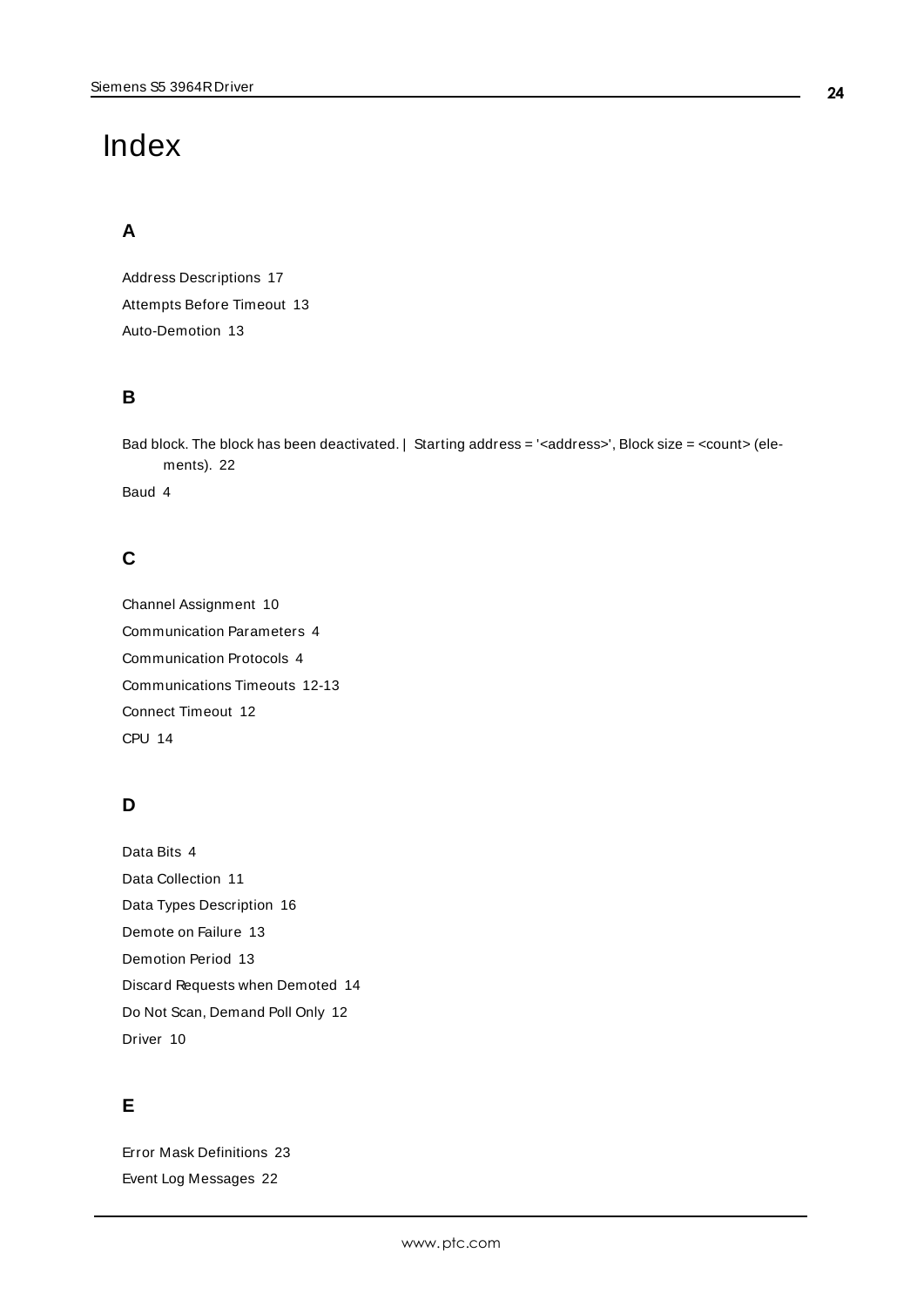## **F**

Flag Bit [14](#page-13-3) Flag Byte [14](#page-13-4)

## **G**

General [10](#page-9-0)

# **I**

ID [11](#page-10-3) Identification [10](#page-9-0) Initial Updates from Cache [12](#page-11-4) Inter-Request Delay [13](#page-12-4)

## **M**

Model [10](#page-9-3)

# **N**

Name [10](#page-9-4)

# **O**

Operating Mode [11](#page-10-0) Overview [3](#page-2-1)

# **P**

Parity [4](#page-3-5) Protocol Options [14](#page-13-0)

# **R**

Read request returned error code. | Tag address = '<address>', Error code = <hex> (<decimal>). [22](#page-21-1)